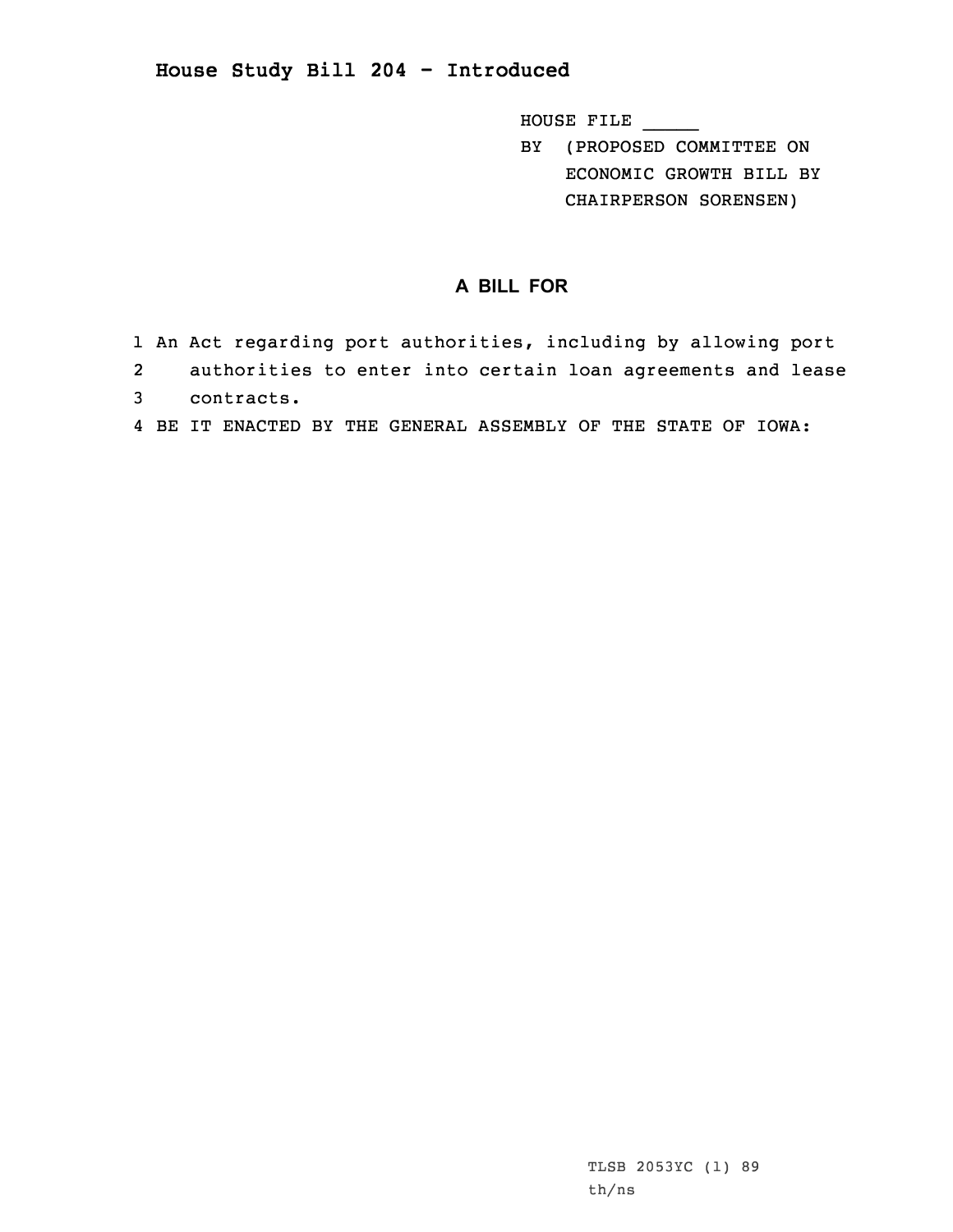Section 1. Section 28J.1, subsections 1 and 3, Code 2021,

1

2 are amended to read as follows:

 1. *"Authorized purposes"* means an activity that enhances, fosters, aids, provides, or promotes transportation, infrastructure, utility service, flood and erosion control, economic development, housing, recreation, education, governmental operations, culture, or research within the jurisdiction of <sup>a</sup> port authority. 3. *"City"* means the same as defined in [section](https://www.legis.iowa.gov/docs/code/2021/362.2.pdf) 362.2, and also includes <sup>a</sup> city enterprise as defined in section 384.24. 11 Sec. 2. Section 28J.1, subsection 6, paragraphs d, f, and g, Code 2021, are amended to read as follows: *d.* The cost of machinery, furnishings, equipment, financing charges, interest prior to and during construction and for no more than twelve months after completion of construction, engineering, architectural services, technical services, preliminary reports, property valuations, consequential damages or costs, provisions for contingencies, supervision, inspection, testing, and expenses of research and development with respect to <sup>a</sup> facility. 21 *f.* The interest upon the revenue bonds, and pledge orders, loan agreements, lease contracts, and certificates of participation in or other participatory interests or evidences of any obligation under <sup>a</sup> loan agreement or lease contract, during the period or estimated period of construction and for twelve months thereafter, or for twelve months after the acquisition date, and upon reserve funds as the port authority deems advisable in connection with <sup>a</sup> facility and the issuance 29 of port authority revenue bonds, and pledge orders, loan agreements, lease contracts, and certificates of participation in or other participatory interests or evidences of any obligation under <sup>a</sup> loan agreement or lease contract. *g.* The costs of issuance of port authority revenue bonds, 34 and pledge orders, loan agreements, lease contracts, and certificates of participation in or other participatory -1-LSB 2053YC (1) 89  $th/ns$   $1/22$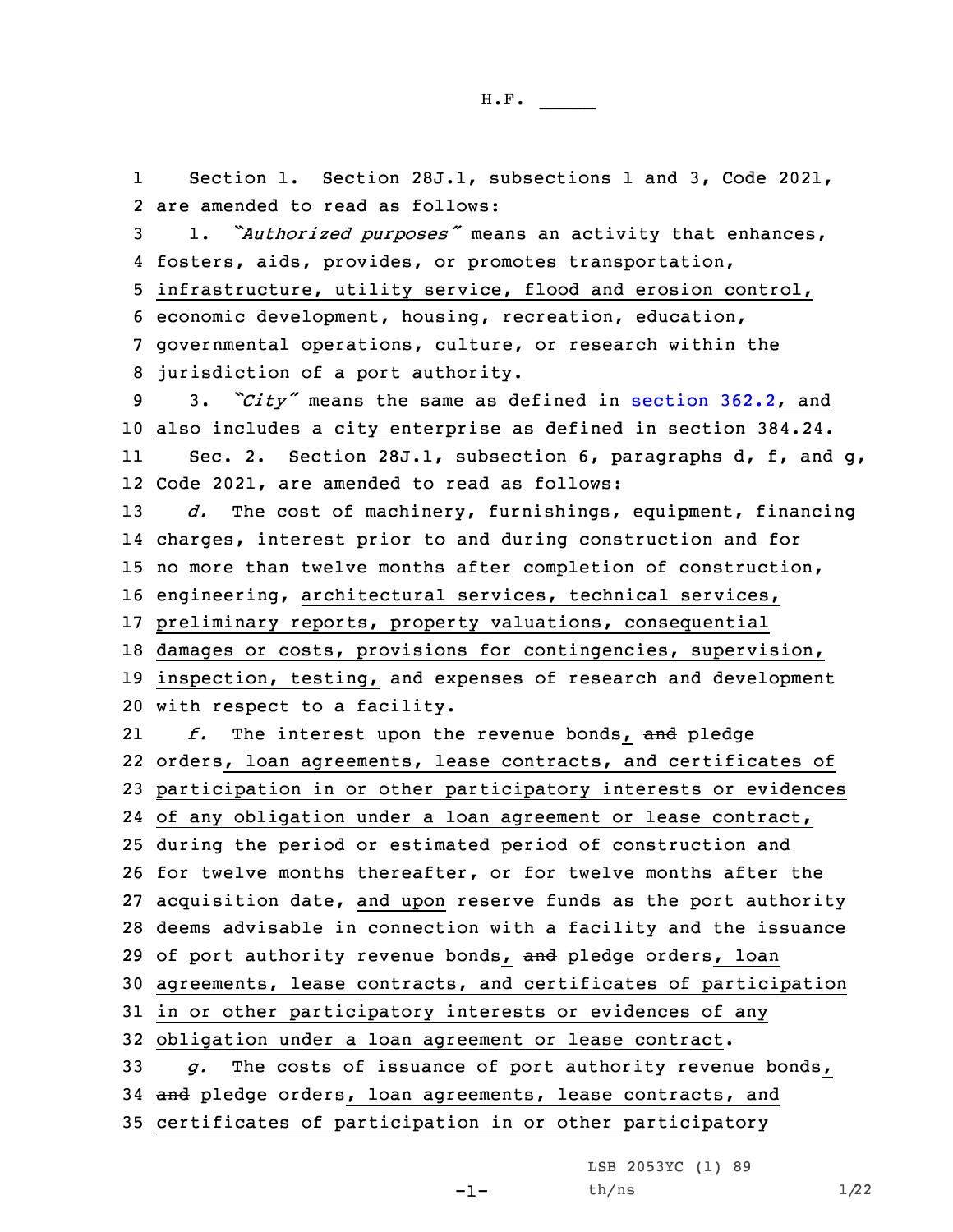interests or evidences of any obligations under <sup>a</sup> loan agreement or lease contract. Sec. 3. Section 28J.1, subsections 7 and 8, Code 2021, are amended to read as follows: 7. *"Facility"* or *"port authority facility"* means any public works project, intermodal freight or transportation facility, project for which tax-exempt financing is authorized by the Internal Revenue Code, and real or personal property or improvements owned, leased, constructed, or otherwise 10 controlled or financed by or for a port authority and that is related to or in furtherance of one or more authorized purposes. 8. *"Governmental agency"* means <sup>a</sup> department, division, or other unit of state government of this state or any other 15 state, eity, county, any political subdivision, township, or 16 other governmental subdivision, or any city utility, any other public corporation, special purpose district, authority, or agency created under the laws of this state, any other state, 19 the United States, or any department or agency thereof, or any agency, commission, or authority established pursuant to an interstate compact or agreement or combination thereof. 22 Sec. 4. Section 28J.1, Code 2021, is amended by adding the following new subsection: 24 NEW SUBSECTION. 8A. *"Net revenues"* means revenues less operating expenses. Sec. 5. Section 28J.1, subsections 11, 12, and 14, Code 2021, are amended to read as follows: 11. *"Political subdivision"* means <sup>a</sup> city, county, city-county consolidation, or multicounty consolidation, or combination thereof municipality as defined in section 16.151. 12. *"Political subdivisions comprising the port authority"* 32 means the each political subdivisions subdivision which created or participated in the creation of the port authority under section 28J.2, or which joined an existing port authority under section 28J.4.

 $-2-$ 

LSB 2053YC (1) 89 th/ns 2/22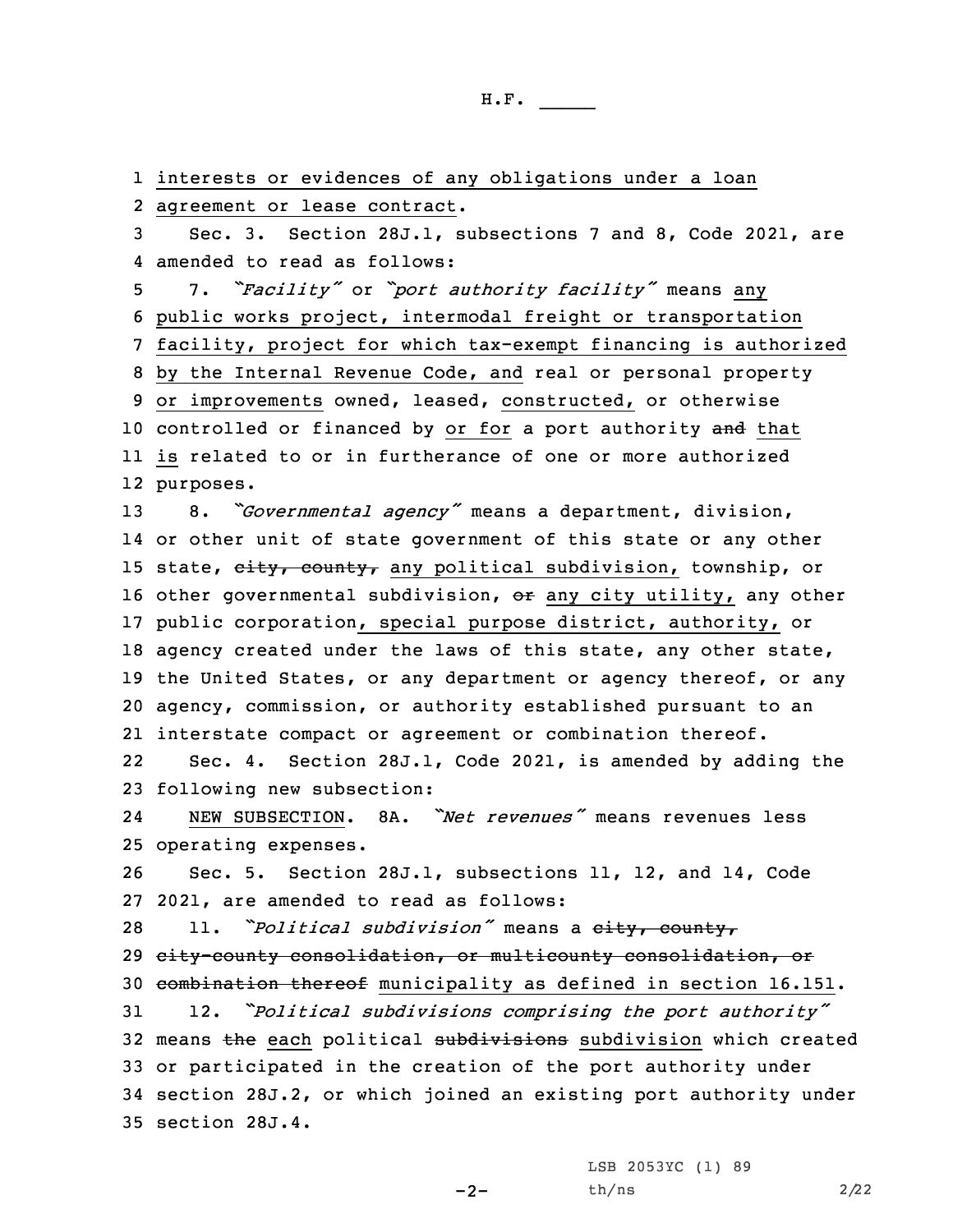1 14. *"Port authority revenue bonds"* or *"revenue bonds"* means 2 revenue bonds and revenue refunding bonds issued pursuant to 3 section 28J.21.

4 Sec. 6. Section 28J.1, Code 2021, is amended by adding the 5 following new subsection:

 NEW SUBSECTION. 15A. *"Public works project"* means <sup>a</sup> project of <sup>a</sup> type that <sup>a</sup> political subdivision is authorized to undertake as otherwise provided by law, including but not limited to public roads and other transportation infrastructure, utility systems such as water treatment facilities and sewage treatment facilities, or <sup>a</sup> project as defined in section 384.80.

13 Sec. 7. Section 28J.1, subsection 16, Code 2021, is amended 14 to read as follows:

 16. *"Revenues"* means rental rents, fees, income, rates, tolls, receipts, and other charges or revenues received by <sup>a</sup> port authority or derived from the operations of <sup>a</sup> facility 18 or for the use or services of a facility, a gift or grant received with respect to <sup>a</sup> facility, moneys received with respect to the lease, sublease, sale, including installment sale or conditional sale, or other disposition of <sup>a</sup> facility, moneys received in repayment of and for interest on any loans made by the port authority to <sup>a</sup> person or governmental agency, proceeds of port authority revenue bonds for payment of principal, premium, or interest on the bonds authorized by the port authority, proceeds or borrowings under port authority loan agreements for payment of principal, premium, or interest on the port authority obligations thereunder, proceeds or borrowings under lease contracts for the payment of lease payments thereunder, proceeds under any certificates of participation in or other participatory interests or evidences of any obligations under <sup>a</sup> loan agreement or lease contract, proceeds from any insurance, condemnation, or guarantee pertaining to the financing of the facility, and income and profit from the investment of the proceeds of port authority

> LSB 2053YC (1) 89  $th/ns$  3/22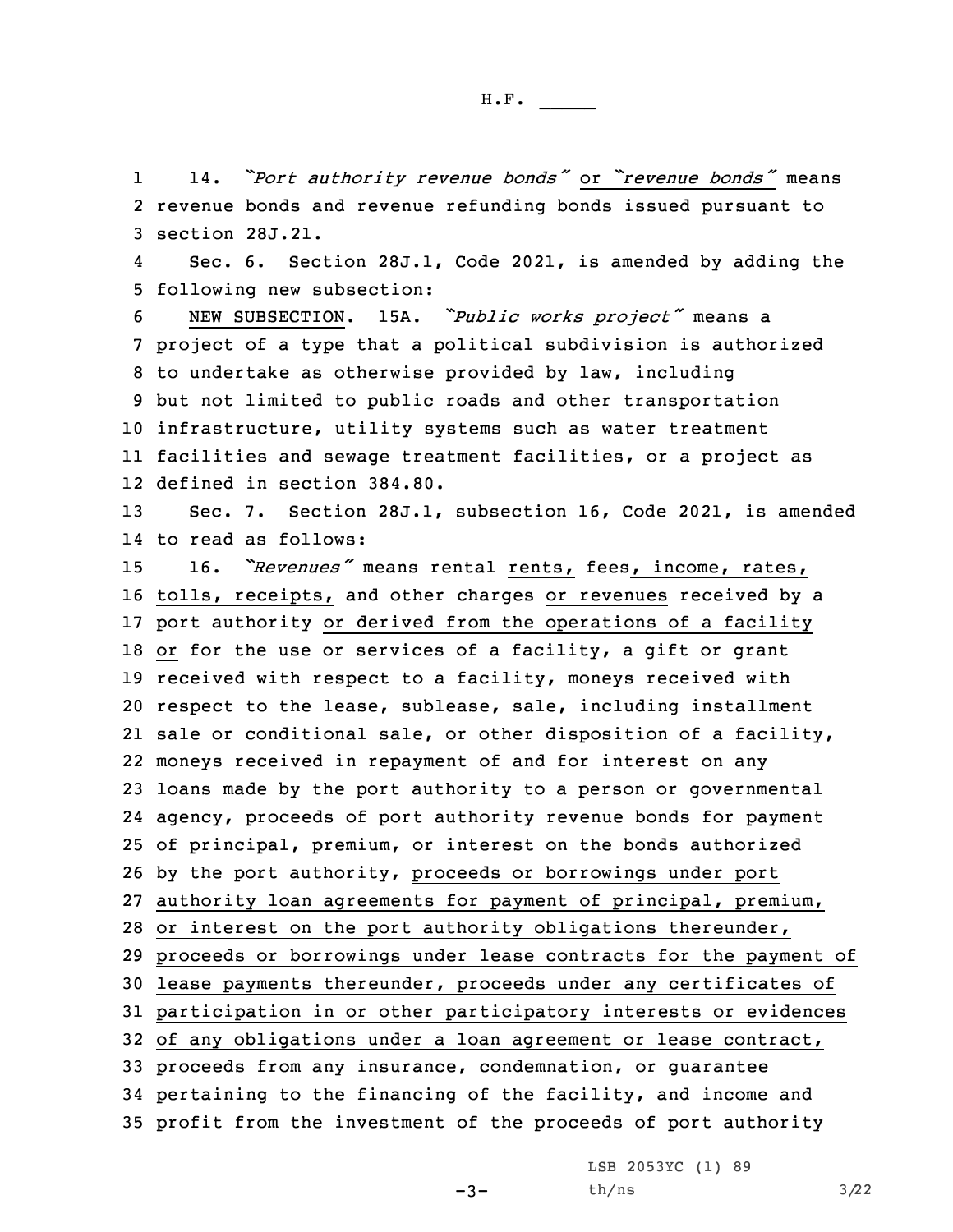1 revenue bonds, proceeds, or borrowings under loan agreements,

2 lease contracts, or proceeds of certificates of participation

3 in or other participatory interests or evidences of any

4 obligation under any loan agreement or lease contract or of any 5 revenues.

6 Sec. 8. Section 28J.2, subsection 1, Code 2021, is amended 7 to read as follows:

8 1. Two One or more political subdivisions may by resolution 9 create a port authority under this [chapter](https://www.legis.iowa.gov/docs/code/2021/28J.pdf) by resolution anywhere in this state, regardless of proximity to <sup>a</sup> body of water. If <sup>a</sup> proposal to create <sup>a</sup> port authority receives <sup>a</sup> favorable majority of the members of the elected legislative body of each of the political subdivisions, the port authority is created at the time provided in the resolution. The jurisdiction of <sup>a</sup> port authority includes the territory described in [section](https://www.legis.iowa.gov/docs/code/2021/28J.8.pdf) 28J.8.

17 Sec. 9. Section 28J.2, Code 2021, is amended by adding the 18 following new subsection:

 NEW SUBSECTION. 5. <sup>A</sup> port authority is an entity separate from the political subdivisions comprising the port authority. The powers granted to the port authority pursuant to this chapter are in addition to other powers, and constitute independent powers that may be exercised by the port authority whether or not the political subdivisions comprising the port authority have or may exercise any of those powers individually.

27 Sec. 10. Section 28J.3, subsection 1, Code 2021, is amended 28 to read as follows:

 1. The political subdivisions comprising <sup>a</sup> port authority may appropriate and expend public funds and make contributions to the port authority to finance or subsidize the operation and authorized purposes of the port authority and pay the costs and expenses incurred by the port authority in carrying out any operations or authorized purposes of the port authority. Political subdivisions comprising the port authority may

LSB 2053YC (1) 89

 $-4-$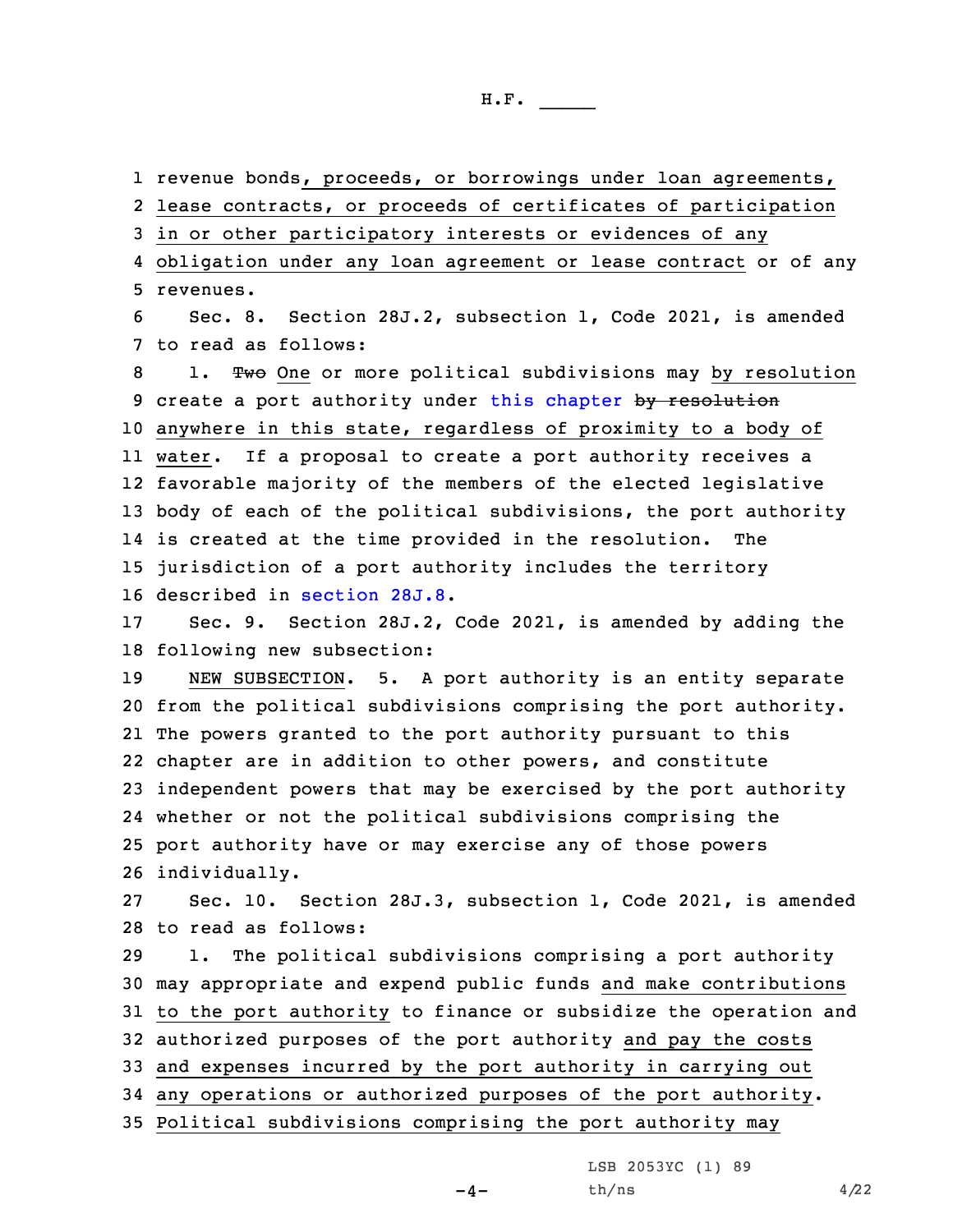enter into agreements with each other or the port authority providing for the contributions to the port authority to be made by each of the political subdivisions and providing for the obligations of each of the political subdivisions to pay, finance, or subsidize the costs and expenses incurred by the port authority. Political subdivisions comprising the port authority may, by resolution, authorize and appropriate funds for any contribution, payment, or financing required to be made under such agreement by the use of any method available to government agencies for providing funds or financing under section 28J.16. <sup>A</sup> port authority shall control tax revenues allocated to the facilities the port authority administers and all revenues derived from the operation of the port authority, the sale of its property, interest on investments, or from any other source related to the port authority. Sec. 11. Section 28J.5, subsections 1, 2, and 5, Code 2021, are amended to read as follows: 18 1. A port authority created pursuant to [section](https://www.legis.iowa.gov/docs/code/2021/28J.2.pdf) 28J.2 shall be governed by <sup>a</sup> board of directors. Members of <sup>a</sup> board of directors of <sup>a</sup> port authority created by two or more political subdivisions shall be divided among the political subdivisions comprising the port authority in such proportions as the political subdivisions may agree and shall be appointed by the respective political subdivision's elected legislative body. Members of <sup>a</sup> board of directors of <sup>a</sup> port authority created by one political subdivision shall be appointed by the political subdivision's governing body. 2. The number of directors comprising the board of <sup>a</sup> port authority created by two or more political subdivisions shall be determined by agreement between the political subdivisions 31 comprising the port authority, and which. The number of directors comprising the board of directors of <sup>a</sup> port authority created by one political subdivision shall consist of the number of directors the political subdivision considers necessary. The number may be changed by resolution of each

LSB 2053YC (1) 89

 $-5-$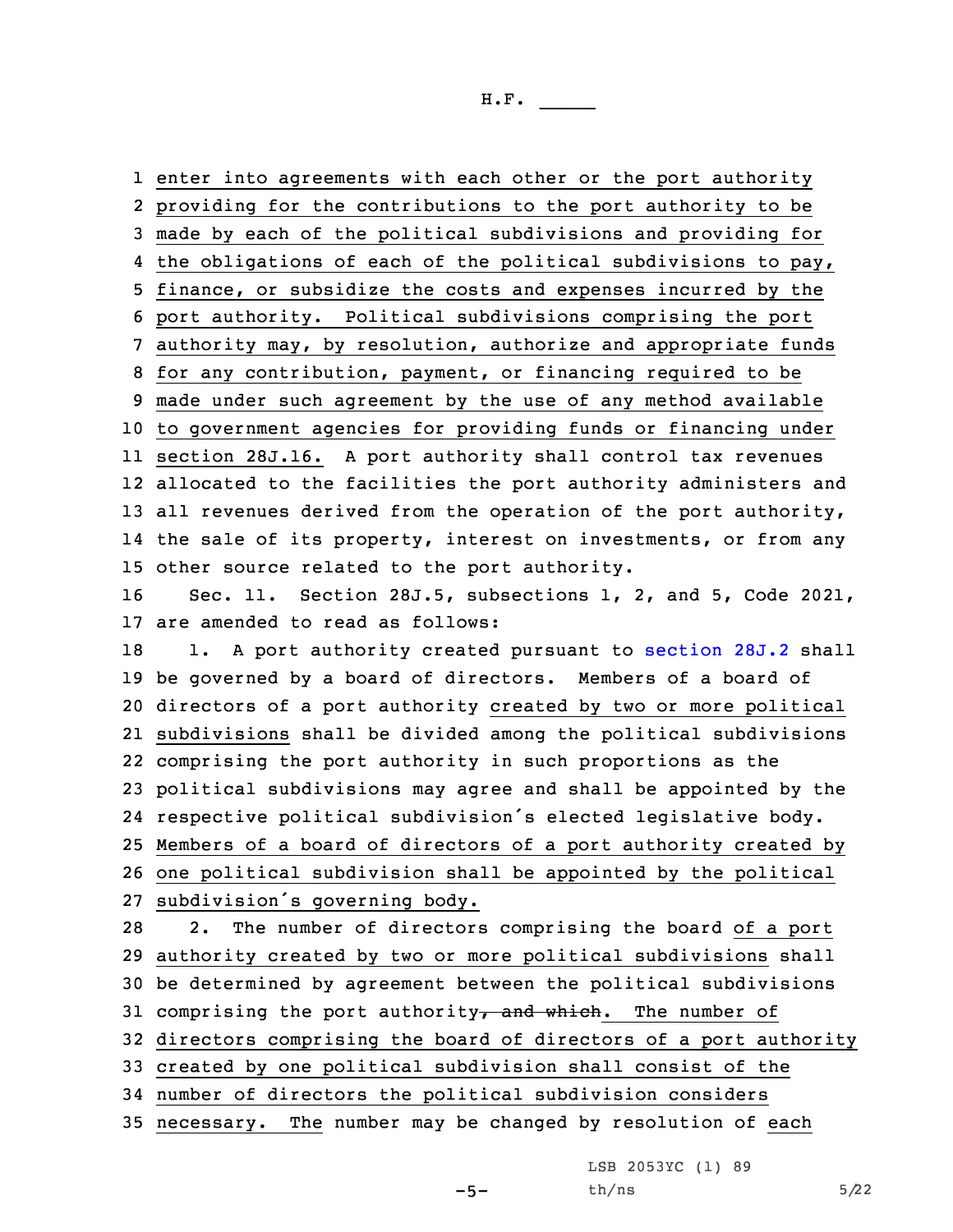1 of the political subdivisions comprising the port authority 2 and in accordance with any agreement between the political 3 subdivisions comprising the port authority.

4 5. The board may provide procedures for the removal of <sup>a</sup> 5 director who fails to attend three consecutive regular meetings 6 of the board. If <sup>a</sup> director is so removed, <sup>a</sup> successor shall 7 be appointed for the remaining term of the removed director in 8 the same manner provided for the original appointment. The 9 appointing body Any political subdivisions comprising the port 10 authority may at any time remove a director appointed by it  $f$ or ll <del>misfeasance, nonfeasance, or malfeasance in office</del> and appoint 12 <sup>a</sup> successor for the remaining term of the removed director in 13 the same manner as provided for by the original appointment.

14 Sec. 12. Section 28J.8, subsection 1, Code 2021, is amended 15 to read as follows:

16 1. The area of jurisdiction of a port authority shall include all of the territory of the port authority facility and of the political subdivisions comprising the port authority and, if the port authority owns or leases <sup>a</sup> railroad line or airport, the territory on which the railroad's line, terminals, and related facilities or the airport's runways, terminals, and related facilities are located, regardless of whether the territory is located in the political subdivisions comprising the port authority.

25 Sec. 13. Section 28J.9, subsections 4, 8, and 10, Code 2021, 26 are amended to read as follows:

 4. Acquire, construct, furnish, equip, maintain, repair, sell, exchange, lease, lease with an option to purchase, convey interests in real or personal property, and operate any property of the port authority within or outside the territory of the political subdivisions comprising the port authority in furtherance of any authorized purpose, including in connection with transportation, recreational, governmental operations, or 34 cultural activities in furtherance of an authorized purpose. 8. Issue port authority revenue bonds beyond the limit

-6-

LSB 2053YC (1) 89  $th/ns$  6/22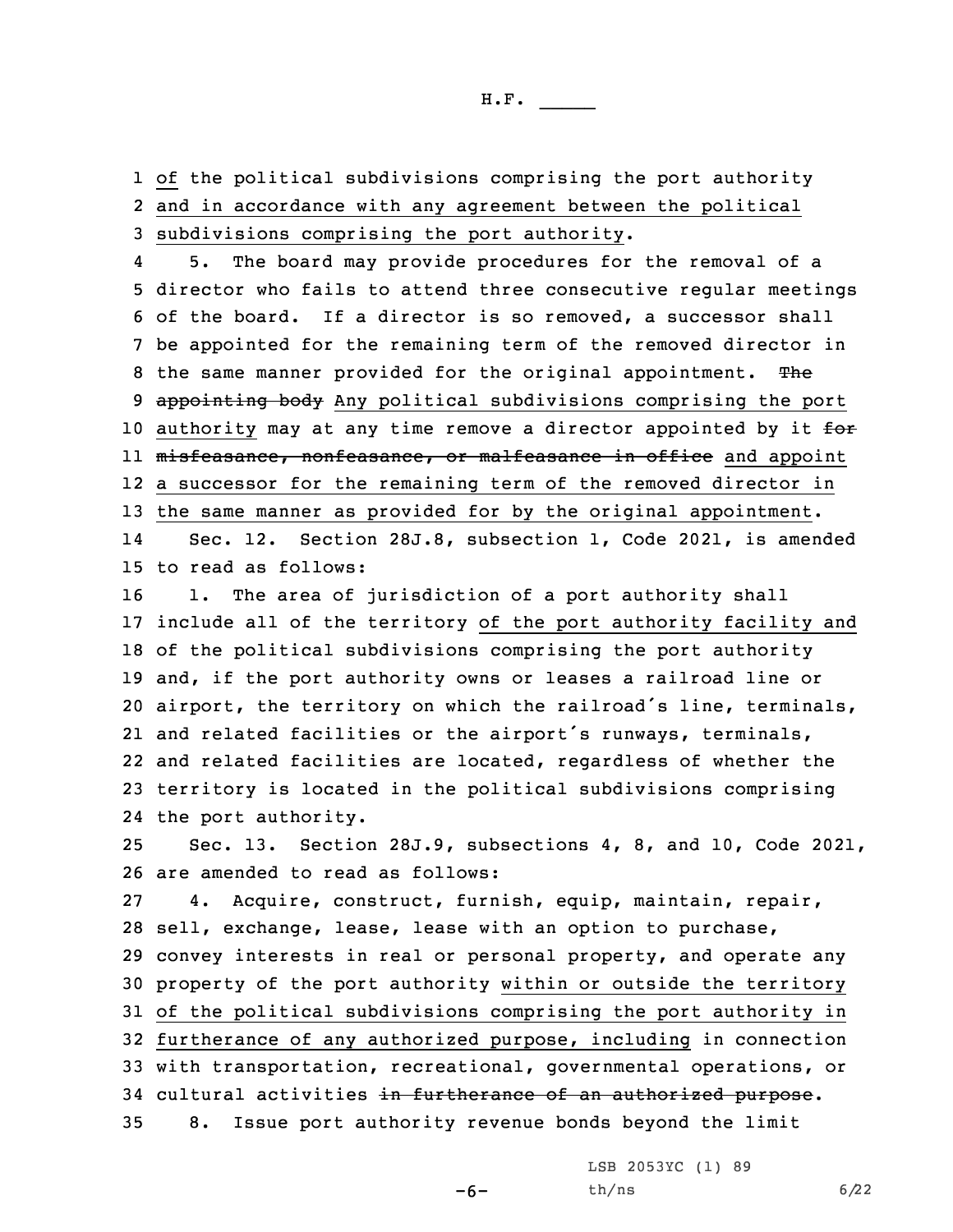of bonded indebtedness provided by law, payable solely from 2 revenues as provided in section [28J.21](https://www.legis.iowa.gov/docs/code/2021/28J.21.pdf), and enter into loan agreements and lease contracts as provided in section 28J.21A, for the purpose of providing funds to pay the costs of any facility or facilities of the port authority or parts thereof. 10. Enjoy and possess the same legislative and executive 7 rights, privileges, and powers granted cities under chapter chapters 28F, 364, and 384, and counties under [chapter](https://www.legis.iowa.gov/docs/code/2021/331.pdf) 331, including the exercise of police power but excluding the power to levy taxes. 11 Sec. 14. Section 28J.11, subsection 2, Code 2021, is amended to read as follows: 2. Impair the powers of <sup>a</sup> political subdivision to develop 14 or improve a port <del>and terminal</del> authority facility except as restricted by [section](https://www.legis.iowa.gov/docs/code/2021/28J.15.pdf) 28J.15. Sec. 15. Section 28J.13, Code 2021, is amended to read as 17 follows: **28J.13 Annual budget —— use of rents and charges.** The board shall annually prepare <sup>a</sup> budget for the port authority. Revenues received by the port authority shall be used for the general expenses of the port authority and to pay interest, amortization, and retirement charges on, and principal of, money borrowed and to make payments under lease contracts. Except as provided in section [28J.26](https://www.legis.iowa.gov/docs/code/2021/28J.26.pdf), if there remains, at the end of any fiscal year, <sup>a</sup> surplus of such funds after providing for the above uses, the board shall pay such surplus into the general funds of the political subdivisions comprising the port authority as agreed to by the subdivisions. Sec. 16. Section 28J.15, Code 2021, is amended to read as 30 follows: **28J.15 Limitation on certain powers of political**

32 **subdivisions.**

33 <sup>A</sup> political subdivision creating or participating in the 34 creation of <sup>a</sup> port authority in accordance with [section](https://www.legis.iowa.gov/docs/code/2021/28J.2.pdf) 28J.2 35 shall not, during the time the port authority is in existence,

 $-7-$ 

LSB 2053YC (1) 89  $th/ns$  7/22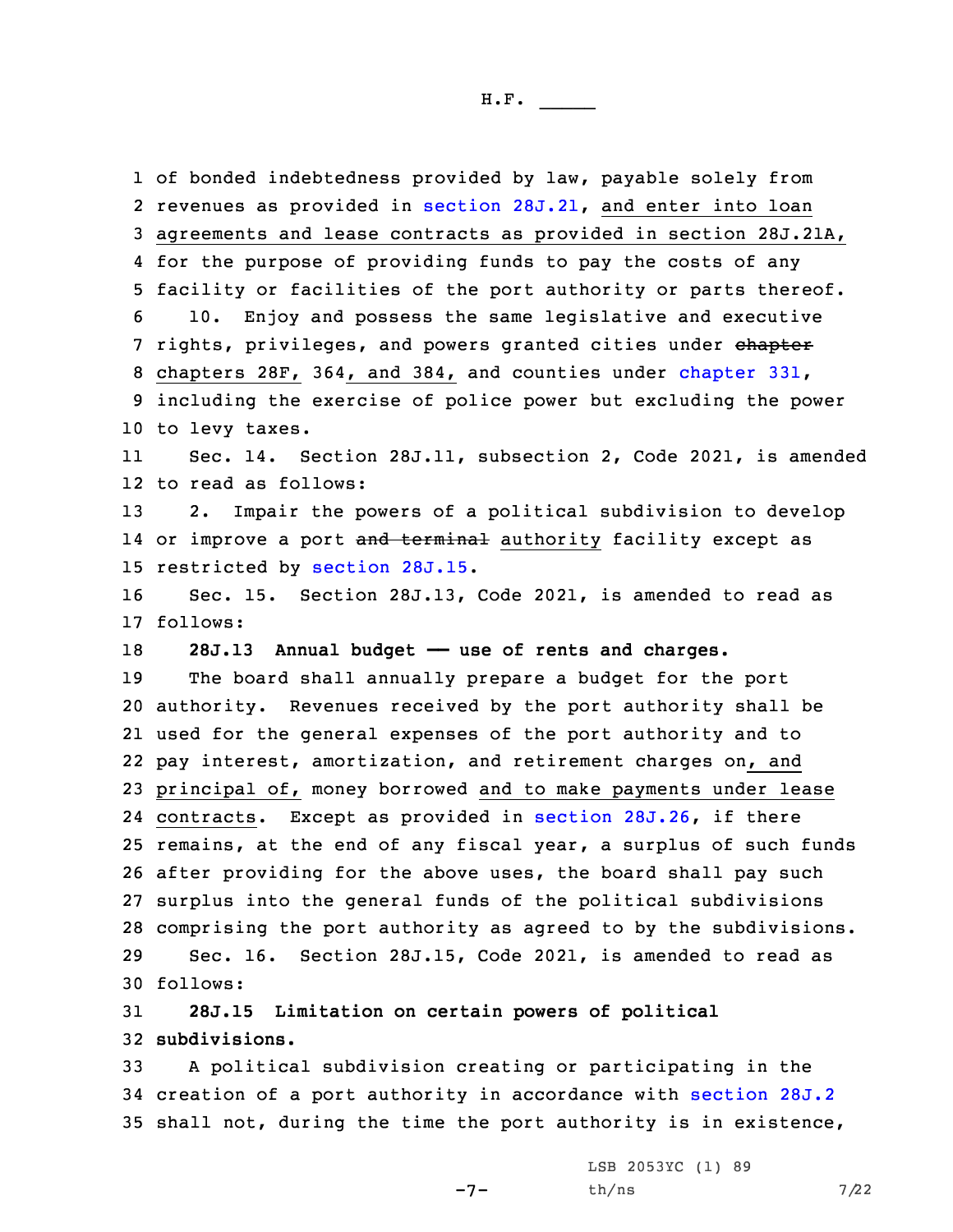1 exercise the rights and powers provided in [chapters](https://www.legis.iowa.gov/docs/code/2021/28A.pdf) 28A, [28K](https://www.legis.iowa.gov/docs/code/2021/28K.pdf), and [384](https://www.legis.iowa.gov/docs/code/2021/384.pdf) relating to the political subdivision's authority over <sup>a</sup> port, wharf, dock, harbor, or other facility substantially similar to that political subdivision's authority under <sup>a</sup> port authority granted under this [chapter](https://www.legis.iowa.gov/docs/code/2021/28J.pdf), except as provided in section 28J.2.

7 Sec. 17. Section 28J.16, subsection 1, paragraphs <sup>a</sup> and c, 8 Code 2021, are amended to read as follows:

*a.* A port authority may charge, alter, and collect rental rents, fees, or other charges or revenues for the use or services of any port authority facility and contract for the use or services of <sup>a</sup> facility, and fix the terms, conditions, 13 rental rents, fees, or other charges for the use or services. 14 *c.* The rental rents, fees, or other charges, and other revenues of <sup>a</sup> port authority shall not be subject to supervision or regulation by any other authority, commission, board, bureau, or governmental agency of the state and the contract may provide for acquisition of all or any part of the port authority facility for such consideration payable over the period of the contract or otherwise as the port authority determines to be appropriate, but subject to the provisions of any resolution authorizing the issuance of port authority revenue bonds, loan agreements, lease contracts, or certificates of participation in or other participatory interests or evidences of any obligations under <sup>a</sup> loan agreement or lease contract, or of any trust agreement securing the bonds, loan agreements, lease contracts, or certificates of participation in or other participatory interests or evidences of any obligation under <sup>a</sup> loan agreement or lease contract. Sec. 18. Section 28J.16, subsection 2, paragraph a, Code 2021, is amended to read as follows:

 *a.* <sup>A</sup> governmental agency may cooperate with the port authority in the acquisition, operation, or construction of <sup>a</sup> port authority facility and shall enter into such agreements with the port authority as may be appropriate, which shall

 $-8-$ 

LSB 2053YC (1) 89  $th/ns$  8/22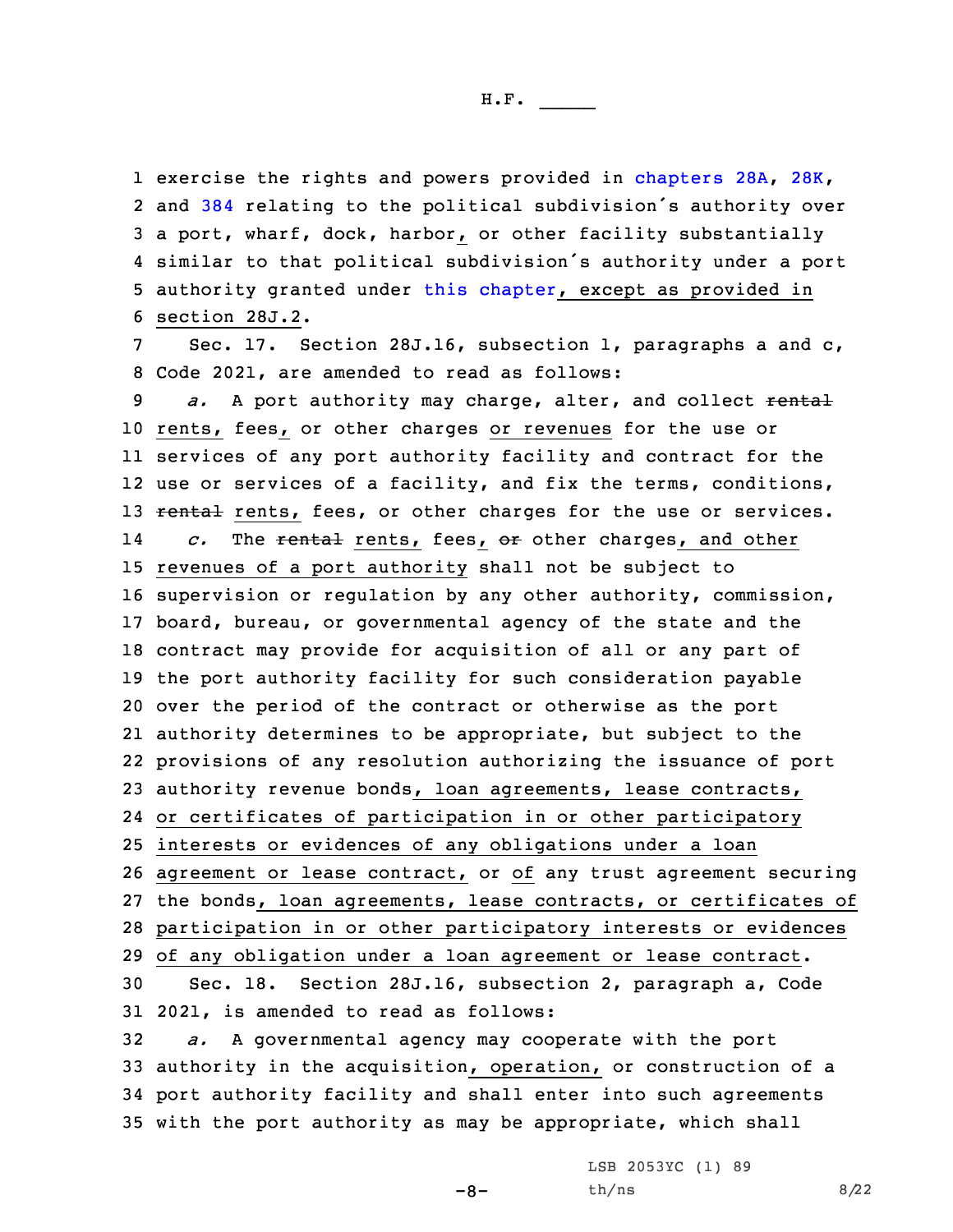provide for contributions by the parties in <sup>a</sup> proportion as may be agreed upon and other terms as may be mutually satisfactory to the parties including the authorization of the construction of the facility by one of the parties acting as agent for all of the parties and the ownership, operation, and control of the facility by the port authority to the extent necessary or appropriate.

8 Sec. 19. Section 28J.17, subsection 1, paragraph a, Code 9 2021, is amended to read as follows:

 *a.* <sup>A</sup> port authority may enter into <sup>a</sup> contract or other arrangement with <sup>a</sup> person, railroad, utility company, corporation, governmental agency including sewerage, drainage, conservation, conservancy, or other improvement districts in this or other states, or the governments or agencies of foreign countries as may be necessary or convenient for the exercise of the powers granted by this [chapter](https://www.legis.iowa.gov/docs/code/2021/28J.pdf). The port authority may purchase, lease, or acquire land or other property in any county of this state and in adjoining states for the accomplishment of authorized purposes of the port authority, or 20 for the improvement of the harbor and port authority facilities over which the port authority may have jurisdiction including development of port authority facilities in adjoining states. The authority granted in this [section](https://www.legis.iowa.gov/docs/code/2021/28J.17.pdf) to enter into contracts or other arrangements with the federal government includes the power to enter into any contracts, arrangements, or agreements that may be necessary to hold and save harmless the United States from damages due to the construction and maintenance by the United States of work the United States undertakes.

29 Sec. 20. Section 28J.19, Code 2021, is amended to read as 30 follows:

31 **28J.19 Property tax exemption.**

 <sup>A</sup> port authority shall be exempt from and shall not be required to pay taxes on real property that is purchased by <sup>a</sup> port authority or real property belonging to <sup>a</sup> port authority that is used exclusively for an authorized purpose, as provided

 $-9-$ 

LSB 2053YC (1) 89  $th/ns$  9/22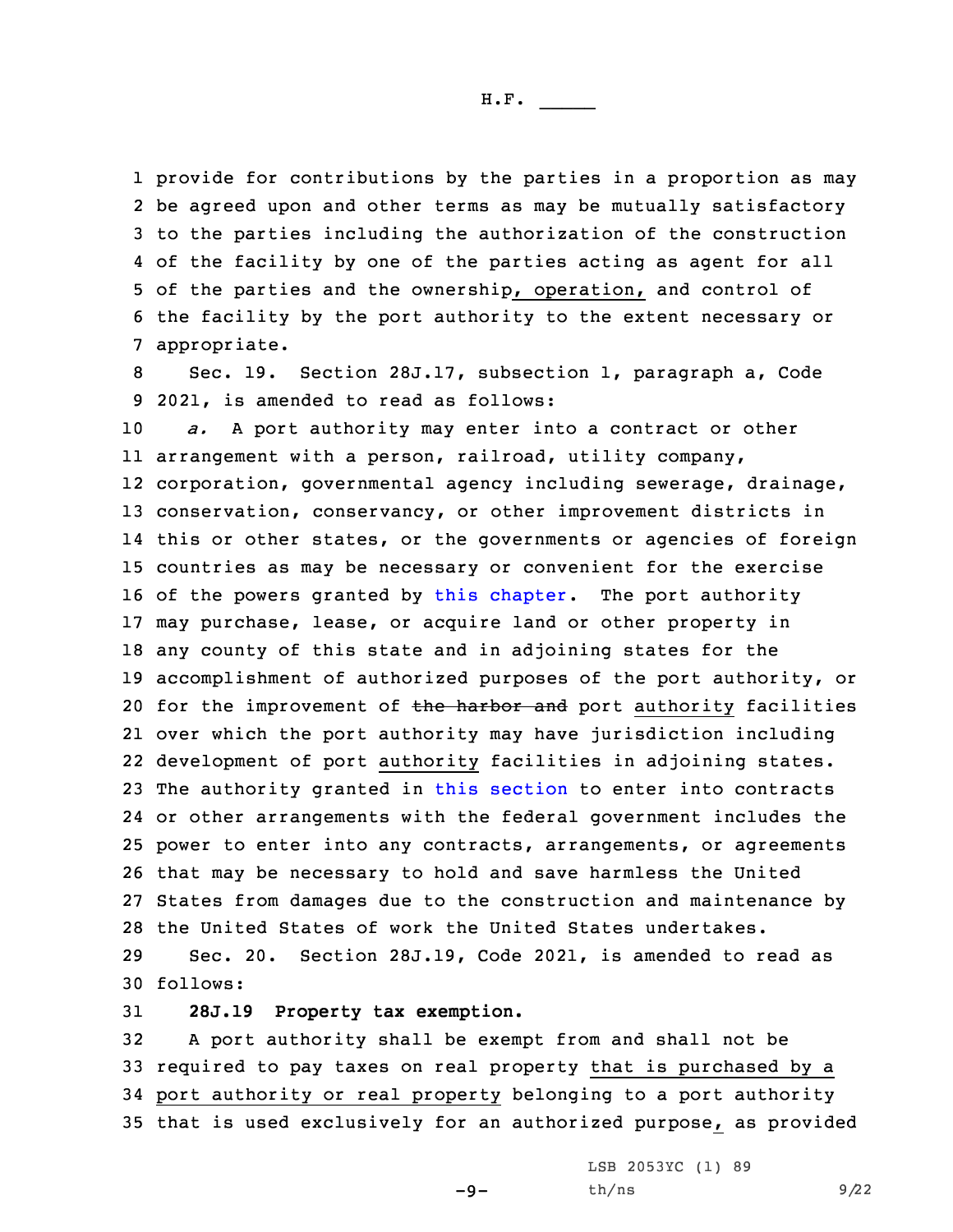1 in section 427.1, [subsection](https://www.legis.iowa.gov/docs/code/2021/427.1.pdf) 34.

2 Sec. 21. NEW SECTION. **28J.21A Loan agreements —— lease** 3 **contracts —— trust agreements.**

4 1. *Definitions.* As used in this section, unless the context 5 otherwise requires:

<sup>6</sup> *a. "Lease contract"* includes any certificates of 7 participation or other participatory interests in the lease 8 contract or obligations arising out of the lease contract.

<sup>9</sup> *b. "Loan agreement"* includes any notes, certificates, or any <sup>10</sup> other participatory interests issued to evidence the parties' 11 obligations arising out of the loan agreement.

12 2. *Loan agreements.* <sup>A</sup> port authority may enter into loan agreements to borrow money to pay the costs of any facility, or parts thereof, or to refund other obligations which are payable from the net revenues of the port authority at lower, the same, or higher rates of interest in accordance with the all of the following terms and procedures:

 *a.* <sup>A</sup> loan agreement entered into by <sup>a</sup> port authority may contain provisions similar to those in loan agreements between private parties, including but not limited to any of the following:

22 (1) The loan agreement may provide for the issuance of notes, certificates of participation, or any other participatory interests to evidence the parties' obligations. (2) The loan agreement may provide for maturity in one or more installments.

27 (3) The loan agreement may be in registered form and carry 28 registration and conversion privileges.

29 (4) The loan agreement may be payable as to principal and 30 interest at times and places as specified.

31 (5) The loan agreement may be subject to terms of redemption 32 prior to maturity with or without <sup>a</sup> premium.

33 (6) The loan agreement may be in one or more denominations. 34 *b.* <sup>A</sup> provision of <sup>a</sup> loan agreement which stipulates that 35 <sup>a</sup> portion of the payments be applied as interest is subject

 $-10-$ 

LSB 2053YC (1) 89 th/ns 10/22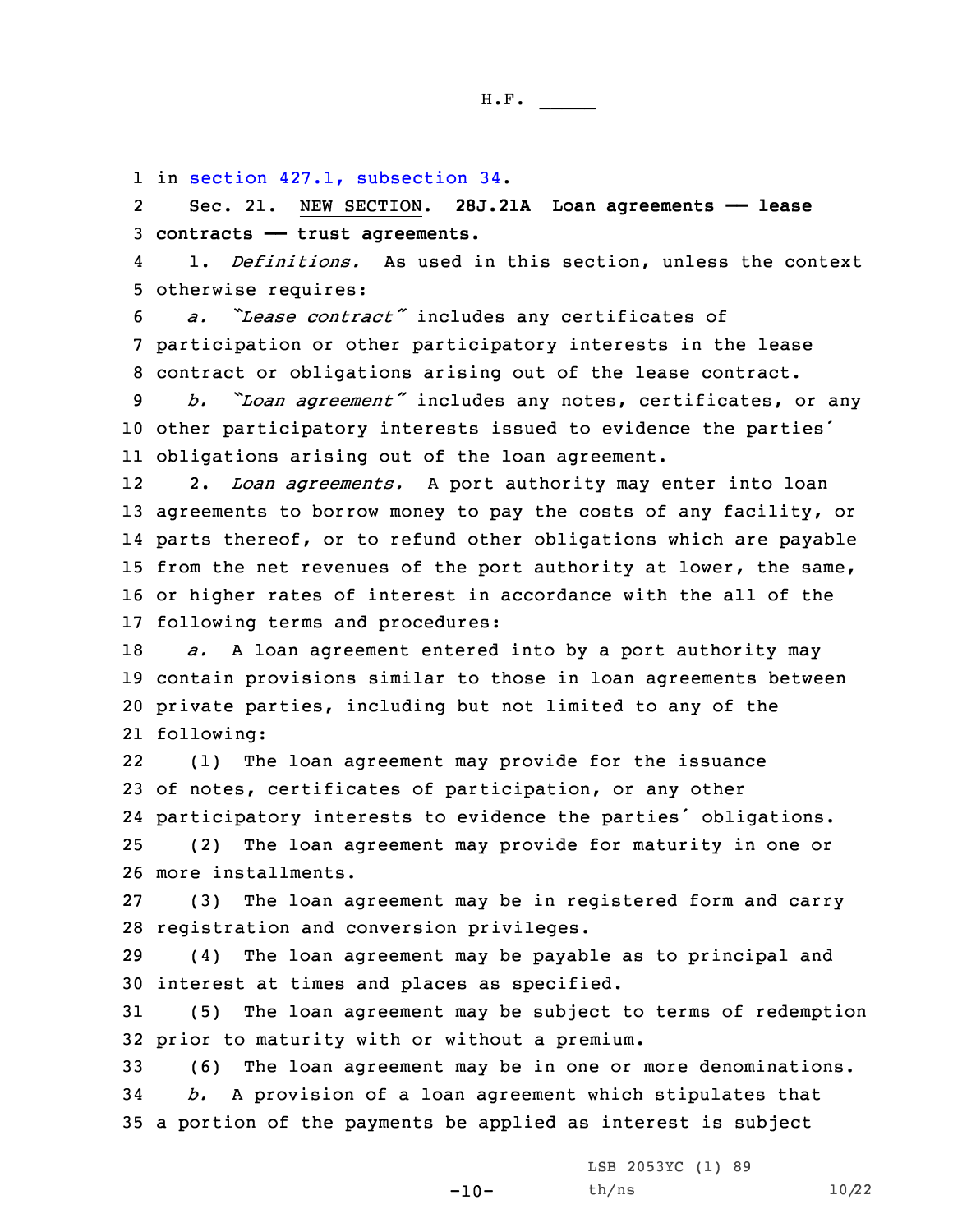to chapter 74A and such interest may be at <sup>a</sup> variable rate or rates changing from time to time in accordance with <sup>a</sup> base or formula. Other laws relating to interest rates do not apply and the provisions of chapter 75 are not applicable.

 *c.* The board may authorize <sup>a</sup> loan agreement to be payable solely from the net revenues of <sup>a</sup> port authority by substantially following the authorization procedures of section 28J.21 for the issuance of revenue bonds. The resolution authorizing the loan agreement may also prescribe additional provisions, terms, conditions, and covenants that the port authority deems advisable, consistent with this chapter, including provisions for creating and maintaining reserve funds and for the authorization of additional loan agreements ranking on <sup>a</sup> parity with such loan agreements and additional loan agreements junior and subordinate to such loan agreement, and that such loan agreement shall rank on <sup>a</sup> parity with or be junior and subordinate to any loan agreement which may be then outstanding. <sup>A</sup> port authority loan agreement shall be <sup>a</sup> contract between the port authority and the lender and the resolution shall be made part of the contract.

21 *d.* <sup>A</sup> loan agreement to which <sup>a</sup> port authority is <sup>a</sup> party is an obligation of the political subdivisions comprising the port authority for the purposes of chapters 502 and 636, and is <sup>a</sup> lawful investment for any bank, trust company, savings association, deposit guaranty association, investment company, insurance company, insurance association, executor, guardian or trustee, and any fiduciary responsible for the investment of funds or having charge of the loan retirement funds or sinking funds of any port authority, governmental agency, or taxing district of this state, any pension and annuity retirement system, the Iowa public employees' retirement system, the police officers and fire fighters retirement systems under chapters 410 and 411, or <sup>a</sup> revolving fund of <sup>a</sup> governmental agency of this state, and are acceptable as security for the deposit of public funds under chapter 12C.

-11-

LSB 2053YC (1) 89 th/ns 11/22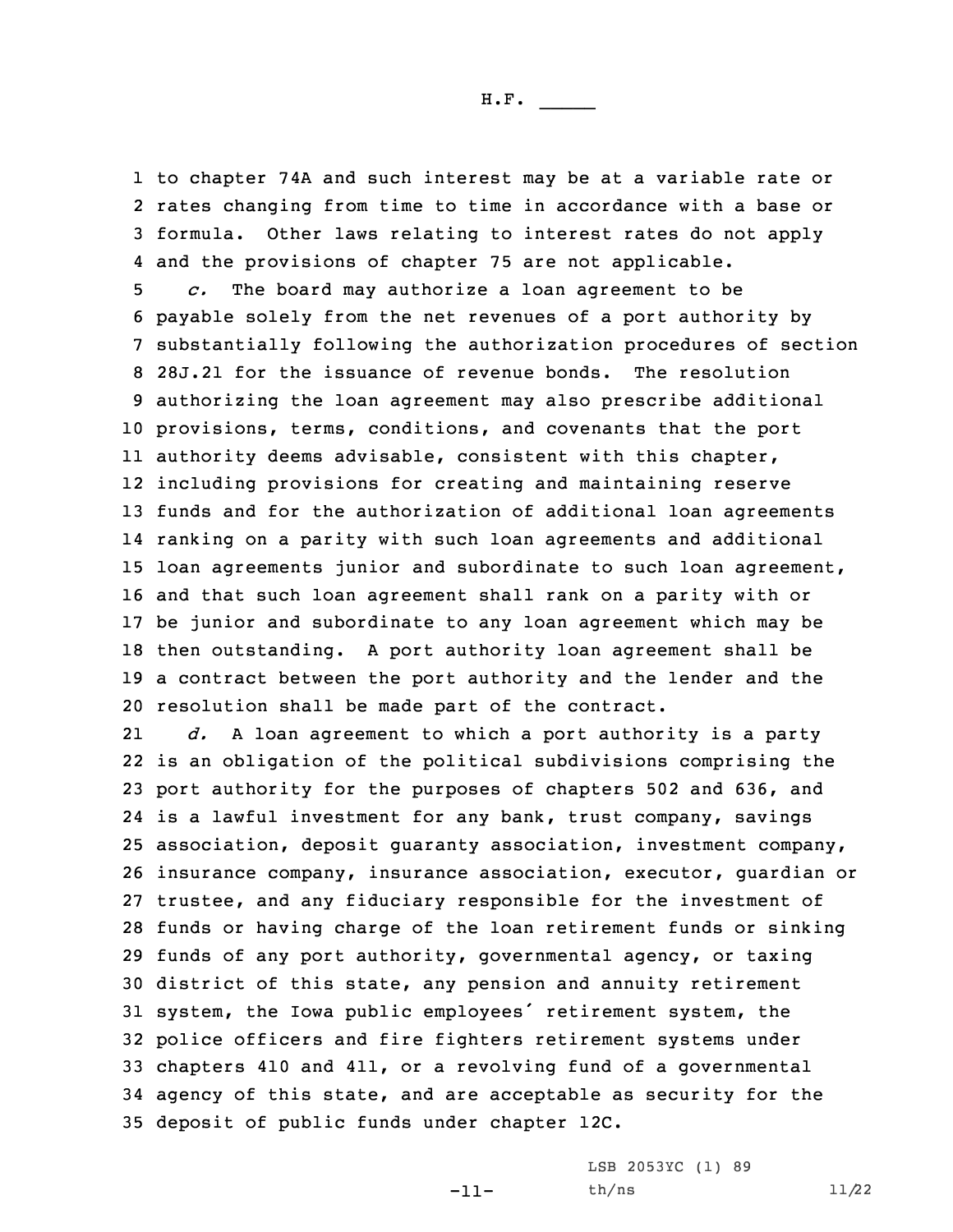1 3. *Lease contracts.* <sup>A</sup> port authority may enter into lease 2 contracts for real or personal property comprising <sup>a</sup> port 3 authority facility, or parts thereof, in accordance with all of 4 the following terms and procedures:

5 *a.* <sup>A</sup> port authority shall lease property only for <sup>a</sup> term 6 which does not exceed the economic life of the property, as 7 determined by the board.

 *b.* <sup>A</sup> lease contract entered into by <sup>a</sup> port authority may contain provisions similar to those found in lease contracts between private parties, including but not limited to any of the following:

12 (1) The lease contract may provide for the issuance of 13 certificates of participation or other participatory interests 14 in the lease contracts or any obligations thereunder.

15 (2) The lease contract may provide for the lessee to pay any 16 of the costs of operation or ownership of the leased property 17 and for the right to purchase the leased property.

 *c.* <sup>A</sup> provision of <sup>a</sup> lease contract which stipulates that <sup>a</sup> portion of the rent or lease payments be applied as interest is subject to the provisions of chapter 74A and such interest may be at <sup>a</sup> variable rate or rates changing from time to time in accordance with <sup>a</sup> base or formula. Other laws relating to interest rates shall not apply and the provisions of chapter 75 are not applicable.

 *d.* The board may authorize <sup>a</sup> lease contract payable solely from the net revenues of <sup>a</sup> port authority by substantially following the authorization procedures set forth in section 28J.21 for the issuance of port authority revenue bonds. The resolution authorizing the lease contract may also prescribe additional provisions, terms, conditions, and covenants which the port authority deems advisable, consistent with this chapter, including provisions for creating and maintaining reserve funds and the authorization of additional lease contracts ranking on <sup>a</sup> parity with such lease contracts and additional lease contracts junior and subordinate to such lease

-12-

LSB 2053YC (1) 89 th/ns 12/22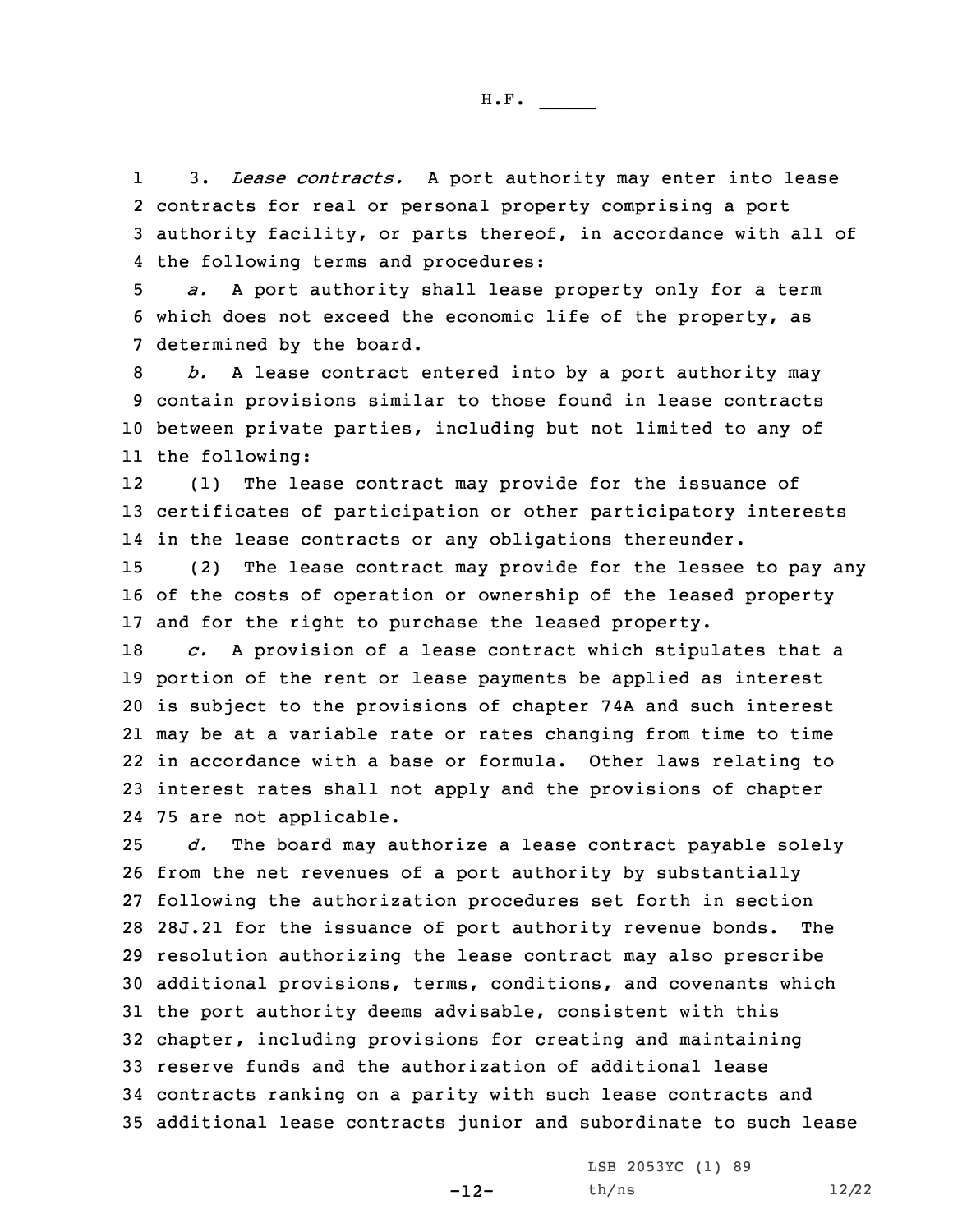contracts, and that such lease contracts shall rank on <sup>a</sup> parity with or be junior and subordinate to any lease contract which may be then outstanding. <sup>A</sup> port authority lease contract shall be <sup>a</sup> contract between the port authority and the lessor and the resolution shall be part of the contract.

 *e.* <sup>A</sup> lease contract to which <sup>a</sup> port authority is <sup>a</sup> party is an obligation of the political subdivisions comprising the port authority for the purposes of chapters 502 and 636, and is <sup>a</sup> lawful investment for any bank, trust company, savings association, deposit guaranty association, investment company, insurance company, insurance association, executor, guardian or trustee, and any fiduciary responsible for the investment of funds or having charge of the lease retirement funds or sinking funds of any port authority, governmental agency or taxing district of this state, any pension and annuity retirement system, the Iowa public employees' retirement system, the police officers and fire fighters retirement systems under chapters 410 and 411, or <sup>a</sup> revolving fund of <sup>a</sup> governmental agency of this state, and are acceptable as security for the deposit of public funds under chapter 12C.

21 *f.* <sup>A</sup> contract for construction by <sup>a</sup> private party of property to be leased by <sup>a</sup> port authority is not <sup>a</sup> contract for <sup>a</sup> public improvement and shall not be subject to the provisions of chapter 26 and section 28J.3, subsection 3. This paragraph applies to all contracts that are subject to this subsection, notwithstanding section 28J.9, subsection 18, or any other provision of law that might otherwise apply, including <sup>a</sup> requirement of notice, competitive bidding or selection, or for the provision of security. However, if <sup>a</sup> contract is funded in advance by means of the lessor depositing moneys to be administered by <sup>a</sup> port authority with the port authority's obligation to make rent or lease payments commencing with its receipt of moneys, <sup>a</sup> contract for construction of the property in question awarded by the port authority is <sup>a</sup> public improvement and is subject to the provisions of chapter 26.

-13-

LSB 2053YC (1) 89 th/ns 13/22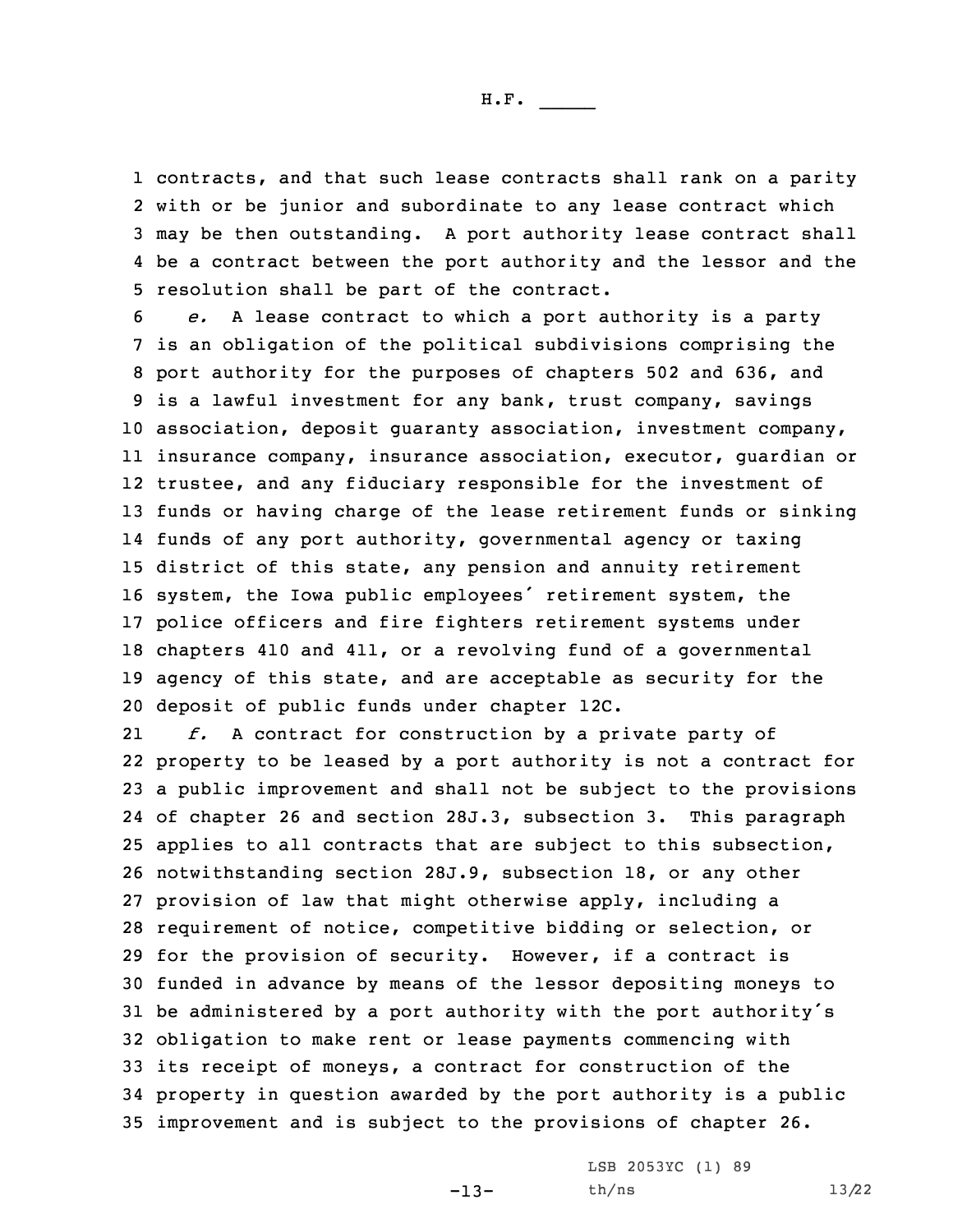14. *Trust agreements.*

2 *a.* In the discretion of the port authority, <sup>a</sup> loan agreement or <sup>a</sup> lease contract authorized under this section and the port authority's obligations thereunder may be secured by <sup>a</sup> trust agreement between the port authority and <sup>a</sup> corporate trustee that may be any trust company or bank having the powers of <sup>a</sup> trust company within this or any other state. Subject to the other provisions of this paragraph, the corporate trustee may also be the lender under <sup>a</sup> loan agreement or the lessor under <sup>a</sup> lease contract authorized under this section.

11 *b.* The trust agreement may provide for the issuance of notes to evidence the port authority's obligations under <sup>a</sup> loan agreement to which the port authority is <sup>a</sup> party. The trust agreement may also provide for the issuance of certificates of participation or other participatory interests in <sup>a</sup> lease contract to which <sup>a</sup> port authority is <sup>a</sup> party. The trust agreement, or any resolution authorizing the loan agreement or the lease contract, may pledge or assign revenues of the port authority to be received as payment of obligations under the loan agreement or the lease contract and may contain provisions for protecting and enforcing the rights and remedies of the lender, the lessor, or the holders of notes evidencing the port authority's obligations under the loan agreement. These provisions may include covenants setting forth the duties of the port authority in relation to the acquisition of property, the construction, improvement, maintenance, repair, operation, and insurance of the port authority facility in connection with which the loan agreement or the lease contract is authorized, the rentals or other charges to be imposed for the use or services of any port authority facility, the custody, safeguarding, and application of all moneys, and provisions for the employment of consulting engineers in connection with the construction or operation of any port authority facility. *c.* <sup>A</sup> bank or trust company incorporated under the laws of this state that acts as the depository of the proceeds or

 $-14-$ 

LSB 2053YC (1) 89 th/ns 14/22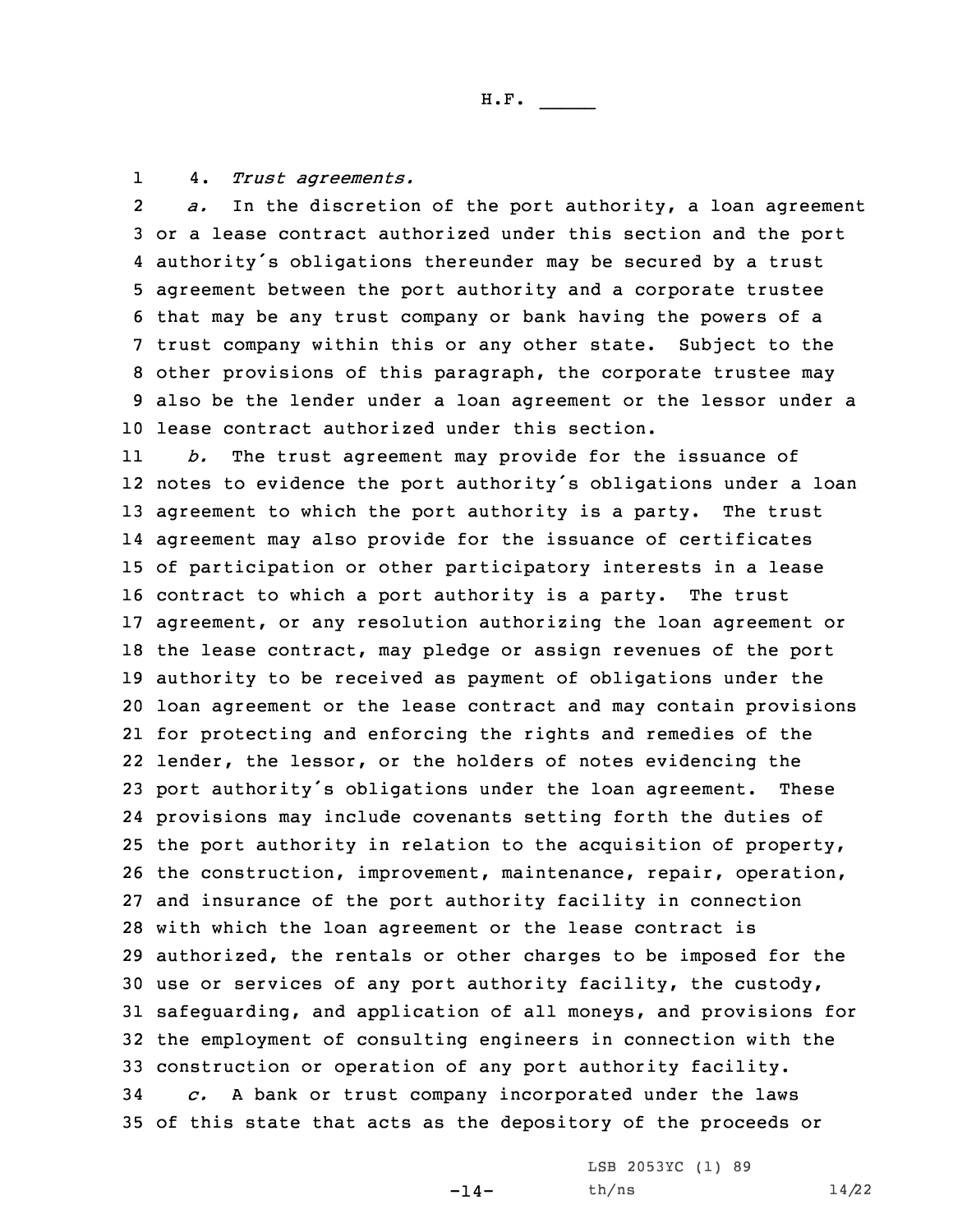borrowings provided under the loan agreement or lease contract or of revenues, shall furnish any indemnifying bonds and may pledge any securities that are required by the port authority. The trust agreement may set forth the rights and remedies of the lender, the lessor, or the holders of notes evidencing the port authority's obligations under the loan agreement and may restrict the individual right of action by the lender, the lessor, or the holders of notes evidencing the port authority's obligations under the loan agreement as is customary in trust agreements or trust indentures securing similar loan agreements or lease contracts. The trust agreement may contain any other provisions that the port authority determines reasonable and proper for the security of the lender, the lessor, or the holders of notes evidencing the port authority's obligations under the loan agreement. All expenses incurred in carrying out the provisions of the trust agreement may be treated as <sup>a</sup> part of the cost of the operation of the port authority facility.

 5. *Exclusions.* Port authority loan agreements and lease contracts authorized under this chapter shall not constitute <sup>a</sup> debt, indebtedness, or <sup>a</sup> pledge of the faith and credit of the port authority or the state or any political subdivision of the state, within the meaning of any state constitutional provision or statutory limitation, nor constitute or give rise to <sup>a</sup> pecuniary liability of the port authority, any political subdivisions comprising the port authority, the state, or any political subdivision of the state, or <sup>a</sup> charge against the general credit or taxing power of the port authority. Any political subdivisions comprising the port authority, the state, or any political subdivision of the state, and the holders or owners of the obligations owed under <sup>a</sup> loan agreement or lease contract shall not have taxes levied by the state or by <sup>a</sup> taxing authority of <sup>a</sup> governmental agency of the state for the payment of the principal of or interest owed on such obligations. However, <sup>a</sup> loan agreement or lease contract

 $-15-$ 

LSB 2053YC (1) 89 th/ns 15/22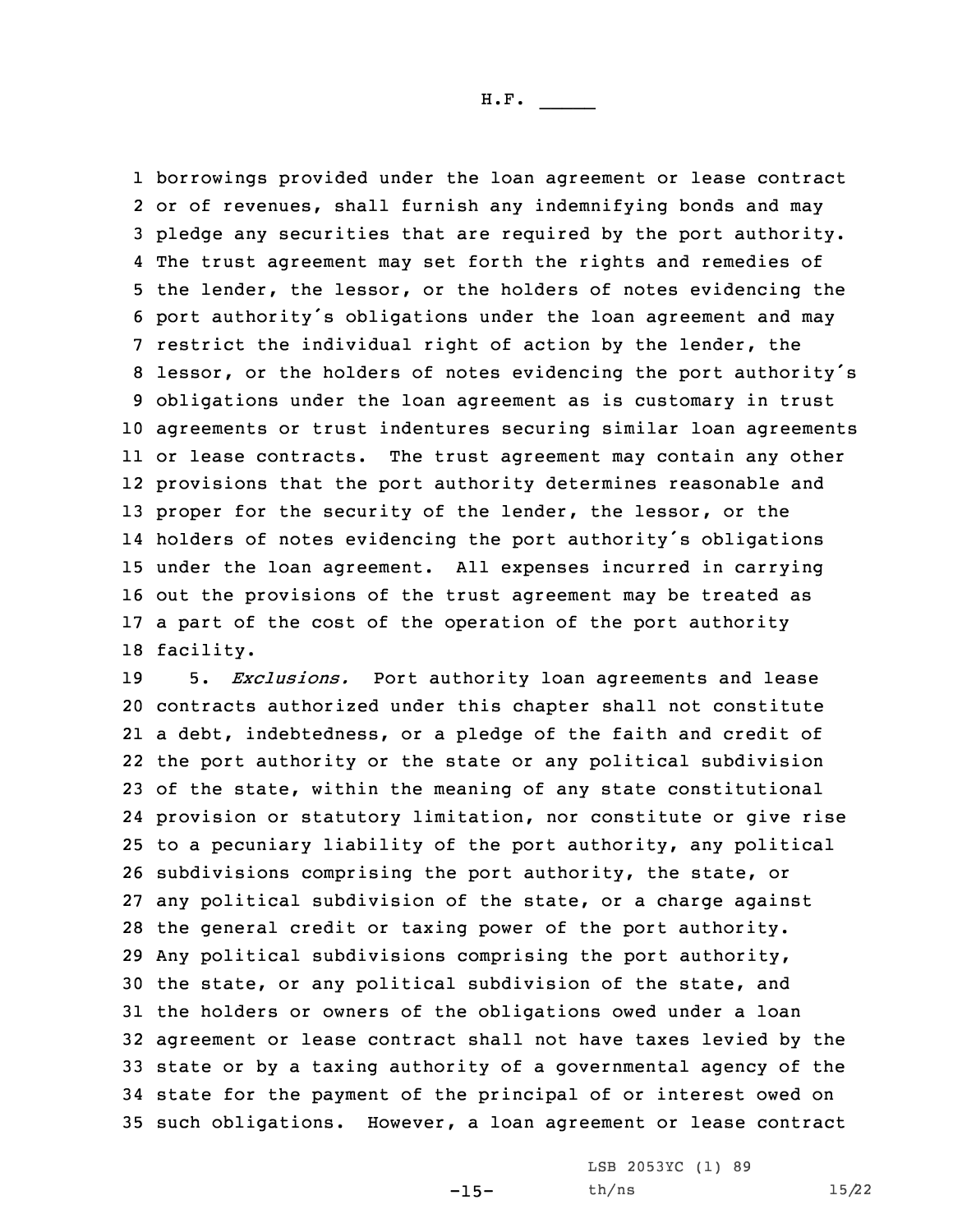and the obligation owed thereunder are payable solely from the revenues and funds pledged for their payment as authorized by this chapter. All loan agreements and lease contracts authorized under this chapter and the evidence of obligations owed under such loan agreements or lease contracts such shall contain <sup>a</sup> statement to the effect that the loan agreement or lease contract authorized under this chapter and the evidence of obligations owed under the loan agreement or lease contract, as to both principal and interest, are not debts of the port authority or the state or any political subdivision of the state, but are payable solely from revenues and funds pledged for their payment.

13 6. *Judicial proceedings.*

14 *a.* The sole remedy for <sup>a</sup> breach or default of <sup>a</sup> term of any port authority loan agreement or lease contract authorized under this chapter is <sup>a</sup> proceeding in law or in equity by suit, action, or mandamus to enforce and compel performance of the duties required by this chapter and of the terms of the resolution authorizing the loan agreement or lease contract, or to obtain the appointment of <sup>a</sup> receiver to take possession of and operate the port authority and to perform the duties required by this chapter and the terms of the resolution authorizing the loan agreement or lease contract.

24 *b.* An action shall not be brought after fifteen days from the time the loan agreement or lease contract is authorized by the port authority with regards to any of the following: (1) The legality of the port authority loan agreement or lease contract.

29 (2) The power of <sup>a</sup> port authority to authorize the port 30 authority loan agreement or lease contract.

31 (3) The effectiveness of any proceedings relating to the 32 authorization of the port authority loan agreement or lease 33 contract.

34 Sec. 22. Section 28J.25, Code 2021, is amended to read as 35 follows:

LSB 2053YC (1) 89

 $-16-$ 

th/ns 16/22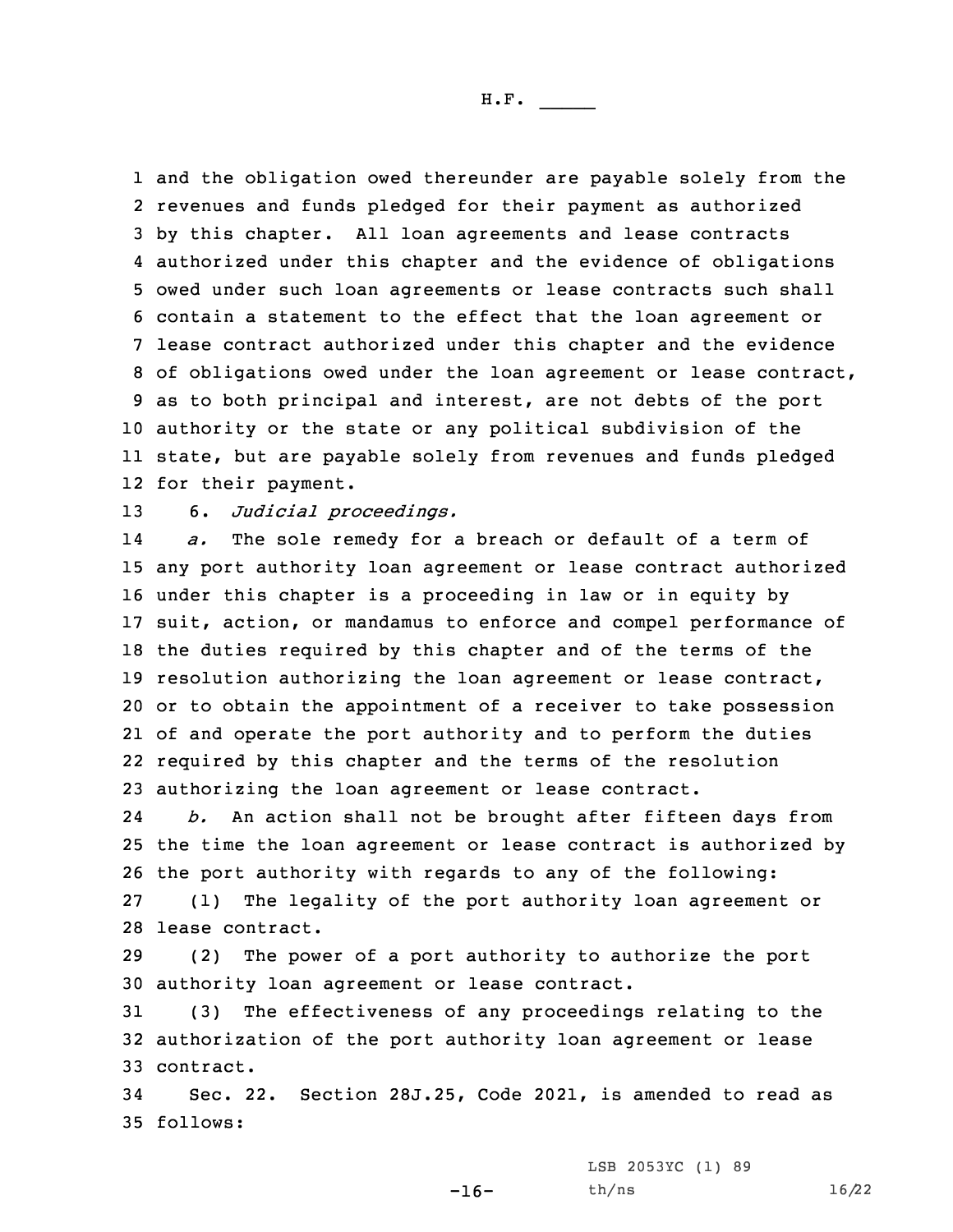1 **28J.25 Funds and property held in trust —— use and deposit of** 2 **funds.**

 All revenues, funds, properties, and assets acquired by the 4 port authority under this [chapter](https://www.legis.iowa.gov/docs/code/2021/28J.pdf), whether as proceeds from the sale of port authority revenue bonds, pledge orders, borrowings under <sup>a</sup> loan agreement, entering into <sup>a</sup> lease contract, proceeds from the issuance of certificates of participation or any other participatory interests in such loan agreement or lease contract or as revenues, shall be held in trust for the purposes of carrying out the port authority's powers and duties, shall be used and reused as provided in this [chapter](https://www.legis.iowa.gov/docs/code/2021/28J.pdf), 12 and shall at no time be part of other public funds. Such funds, except as otherwise provided in <sup>a</sup> resolution authorizing port authority revenue bonds or pledge orders, the loan agreement or lease contract, or in <sup>a</sup> trust agreement securing the same, or except when invested pursuant to [section](https://www.legis.iowa.gov/docs/code/2021/28J.26.pdf) 28J.26, shall be kept in depositories selected by the port authority in the manner 18 provided in [chapter](https://www.legis.iowa.gov/docs/code/2021/12C.pdf) 12C, and the deposits shall be secured as provided in that chapter. The resolution authorizing the issuance of revenue bonds or pledge orders, the loan agreement or lease contract, or the trust agreement securing such bonds or pledge orders, shall provide that any officer to whom, or any bank or trust company to which, such moneys are paid shall act as trustee of such moneys and hold and apply them for the purposes hereof, subject to such conditions as this [chapter](https://www.legis.iowa.gov/docs/code/2021/28J.pdf) and such resolution or trust agreement provide.

27 Sec. 23. Section 28J.26, subsection 1, Code 2021, is amended 28 to read as follows:

 1. If <sup>a</sup> port authority has surplus funds after making all deposits into all funds required by the terms, covenants, conditions, and provisions of outstanding revenue bonds, pledge orders, loan agreements, or lease contracts and refunding bonds which are payable from the revenues of the port authority and after complying with all of the requirements, terms, covenants, conditions, and provisions of the proceedings and

-17-

LSB 2053YC (1) 89 th/ns 17/22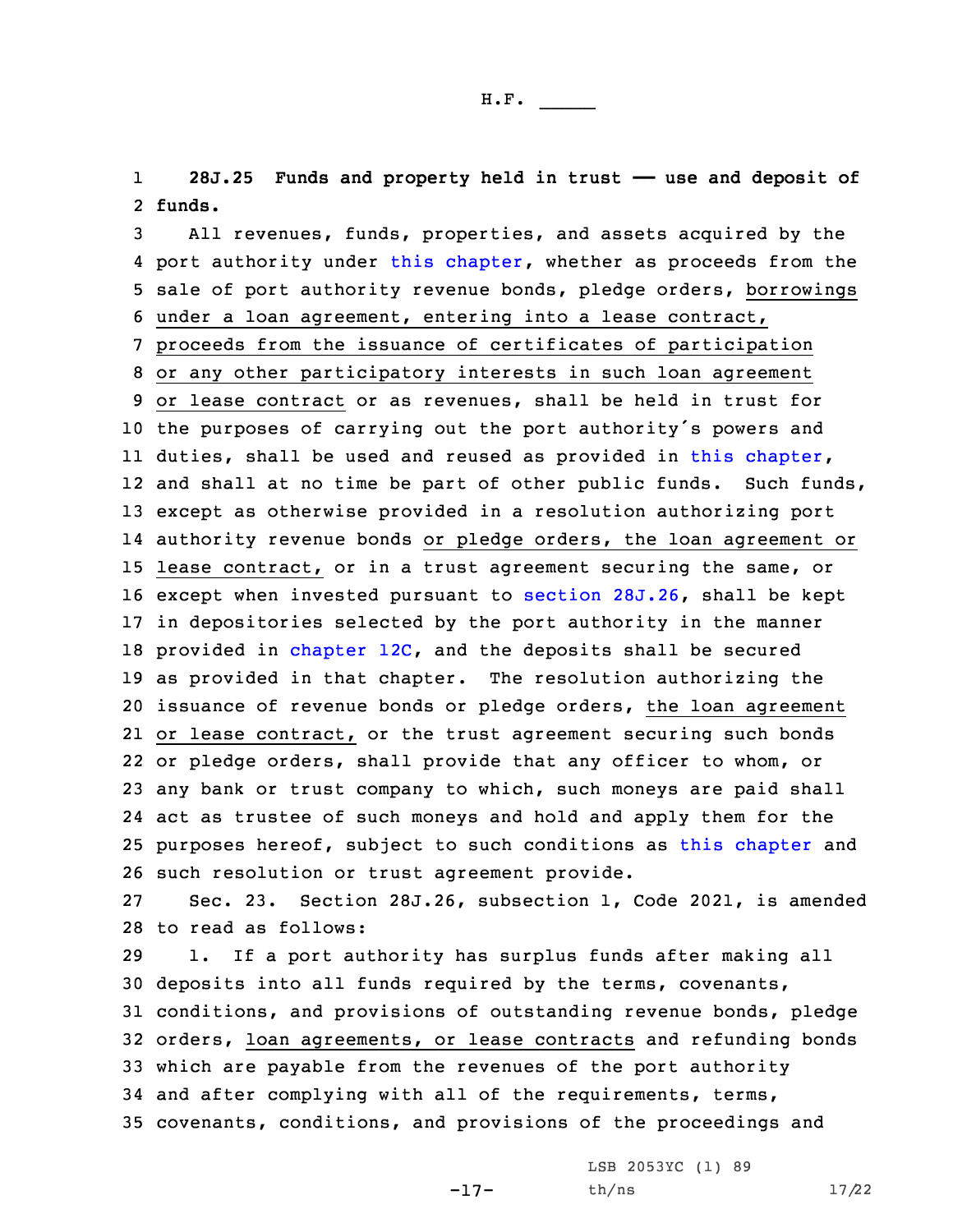resolutions pursuant to which revenue bonds, pledge orders, and refunding bonds are issued or the loan agreement or lease contract is authorized, the board may transfer the surplus funds to any other fund of the port authority in accordance with this [chapter](https://www.legis.iowa.gov/docs/code/2021/28J.pdf) and [chapter](https://www.legis.iowa.gov/docs/code/2021/12C.pdf) 12C, provided that <sup>a</sup> transfer shall not be made if it conflicts with any of the requirements, terms, covenants, conditions, or provisions of <sup>a</sup> resolution authorizing the issuance of revenue bonds, pledge orders, 9 or other obligations which are or loan agreements or lease contracts payable from the revenues of the port authority which are then outstanding. 12 Sec. 24. Section 427.1, subsection 34, Code 2021, is amended to read as follows: 14 34. *Port authority property.* The property of <sup>a</sup> port authority created pursuant to [section](https://www.legis.iowa.gov/docs/code/2021/28J.2.pdf) 28J.2, when devoted to 16 public use and not held for pecuniary profit, or property purchased by <sup>a</sup> port authority. EXPLANATION **The inclusion of this explanation does not constitute agreement with the explanation's substance by the members of the general assembly.** 21 This bill relates to the powers and duties of port authorities. Under Code chapter 28J, the bill modifies the defined terms "authorized purposes", "city", "cost", "facility" or "port authority facility", "governmental agency", "political subdivision", "political subdivisions comprising the port authority", "port authority revenue bonds" or "revenue bonds", and "revenues". The bill creates and defines the terms "net revenues" and "public works project". The bill allows for the creation of <sup>a</sup> port authority by one or more political subdivisions, rather than by two or more political subdivisions. The bill provides for the creation of <sup>a</sup> port authority anywhere in this state regardless of proximity to <sup>a</sup> body of water. The bill also provides that <sup>a</sup> port authority is an entity separate from the political subdivisions

-18-

LSB 2053YC (1) 89 th/ns 18/22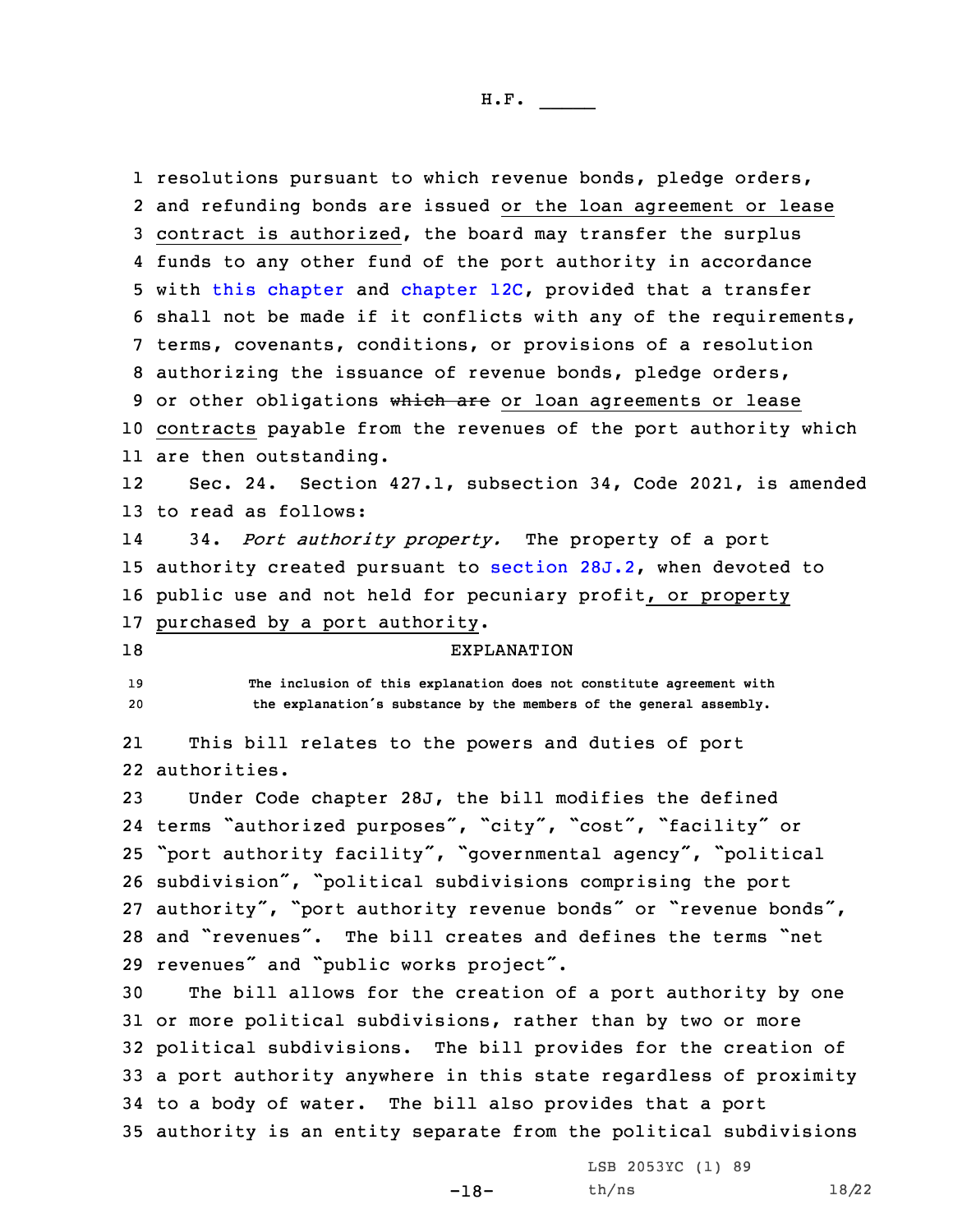comprising the port authority. The powers granted to the port authority may be exercised whether or not the political subdivisions comprising the port authority may exercise those same powers.

 The bill provides that the political subdivisions comprising the port authority may make contributions to the port authority, in addition to appropriating or expending public funds as set forth in current law, to finance or subsidize the operation and authorized purposes of the port authority, and pay the costs and expenses incurred by the port authority in carrying out any operations or authorized purposes of the port authority. Under the bill, political subdivisions comprising the port authority are allowed to enter into agreements with each other or the port authority providing for the contributions to the port authority to be made by each of the political subdivisions and providing for the obligations of each of the political subdivisions to pay, finance, or subsidize the costs and expenses incurred by the port authority.

 The bill makes conforming changes to Code section 28J.5 relating to the membership of the board of directors of <sup>a</sup> port authority created by one political subdivision. The bill further provides that any political subdivisions comprising the port authority may appoint <sup>a</sup> successor for the remaining term of <sup>a</sup> removed director.

 The bill modifies the powers of <sup>a</sup> port authority as it relates to its property regardless of whatever the property is within or outside the territory of the political subdivisions comprising the port authority if in furtherance of any authorized purpose. The bill further allows <sup>a</sup> port authority to enter into loan agreements and lease contracts, as provided for in the bill, and to exercise the same powers granted to cities under Code chapters 28F (joint financing of public works and facilities) and 384 (city finance).

35 The bill allows <sup>a</sup> port authority to use its revenues for

-19-

LSB 2053YC (1) 89 th/ns 19/22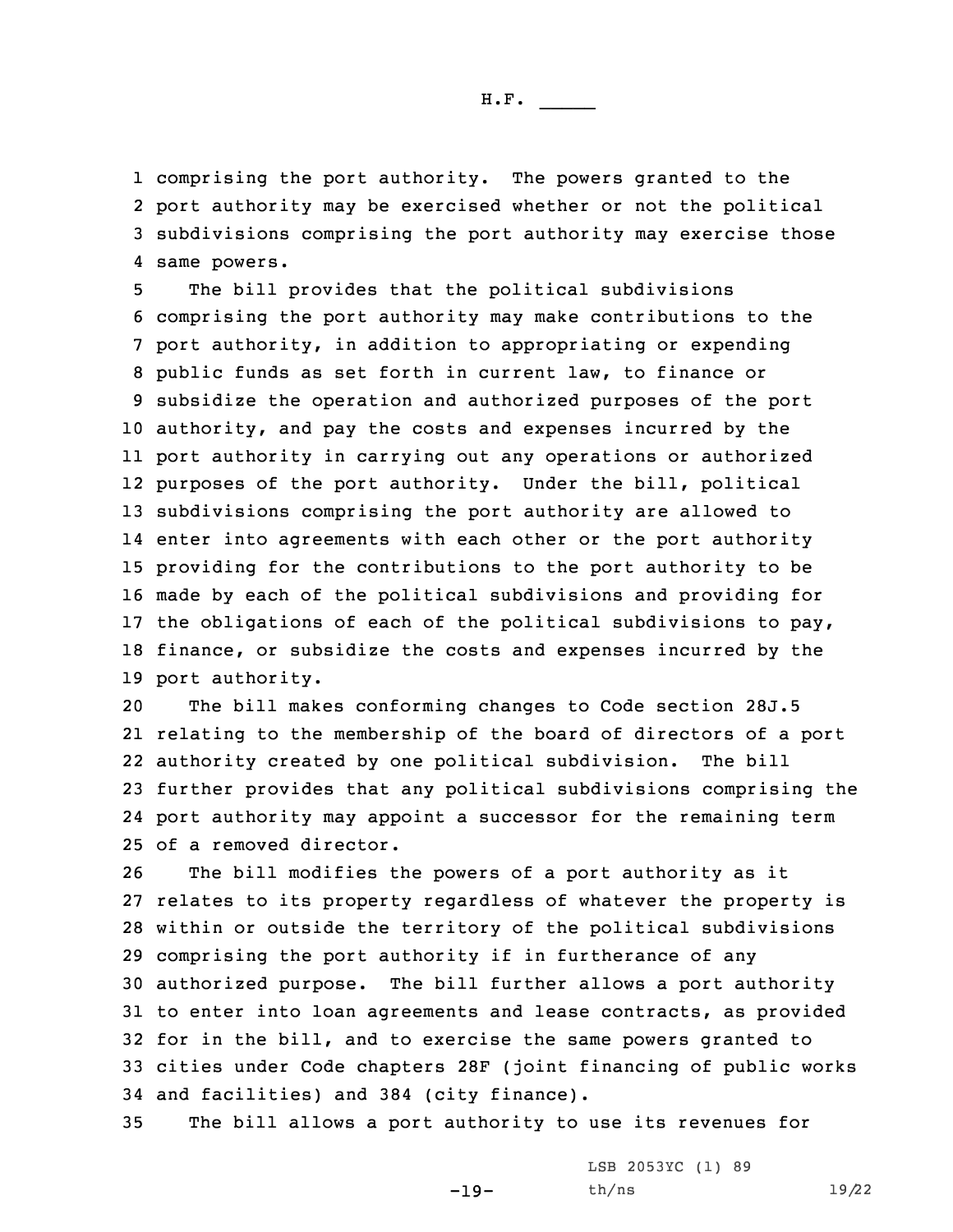principal on borrowed money and payments under lease contracts. The bill further provides that <sup>a</sup> contract regarding rentals or charges for use of services of <sup>a</sup> port authority may provide for acquisition of the port authority facility subject to the provisions of any resolution authorizing the issuance of port authority revenue bonds, loan agreements, lease contracts, or any trust agreement securing such bonds, loan agreements, or lease contracts.

 The bill allows <sup>a</sup> governmental agency to cooperate with the port authority in the operation of <sup>a</sup> port authority facility. 11 The bill provides that real property that is purchased by <sup>a</sup> port authority is not subject to certain property taxes. Under the provisions of the bill, <sup>a</sup> port authority may enter into certain loan agreements and lease contracts. <sup>A</sup> port authority may enter into loan agreements to borrow money to pay the costs of any facility, or parts thereof, or to refund other obligations which are payable from the net revenues of the port authority at lower, the same, or higher rates of interests. <sup>A</sup> port authority may enter into lease contracts for real or personal property comprising <sup>a</sup> port authority facility, but can only lease property for <sup>a</sup> term that does not exceed the economic life of the property. The bill details certain provisions similar to those in loan agreements and lease contracts between private parties that <sup>a</sup> loan agreement or lease contract entered into by <sup>a</sup> port authority may contain. The bill provides certain conditions for when <sup>a</sup> loan agreement or lease contract stipulates that <sup>a</sup> portion of the payments be applied as interest. The board of <sup>a</sup> port authority can authorize <sup>a</sup> loan agreement or lease contract, along with prescribing additional terms and provisions, by resolution and such resolution becomes part of the loan agreement or lease contract. <sup>A</sup> loan agreement or lease contract in which <sup>a</sup> port authority is <sup>a</sup> party is an obligation of political subdivisions comprising the port authority. <sup>A</sup> contract for construction by <sup>a</sup> private party of property to be leased by <sup>a</sup> port authority

 $-20-$ 

LSB 2053YC (1) 89 th/ns 20/22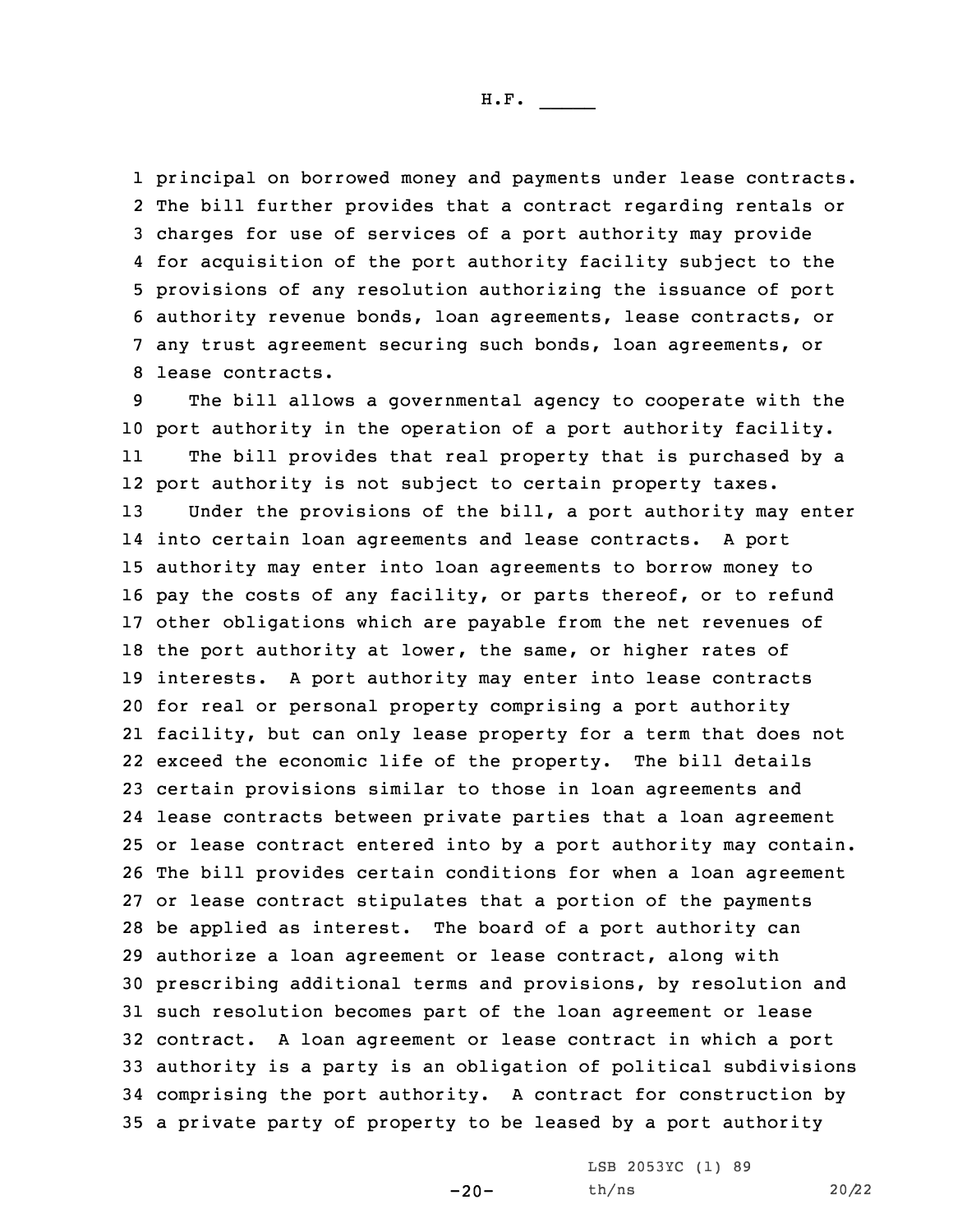1 is not <sup>a</sup> contract for public improvement, except under certain 2 conditions.

 The bill authorizes loan agreements or lease contracts to be secured by <sup>a</sup> trust agreement between the port authority and <sup>a</sup> corporate trustee, and further provides how the trust agreement functions.

The bill provides that loan agreements and lease contracts 8 authorized by the bill do not constitute a debt, indebtedness, or <sup>a</sup> pledge of faith and credit of the port authority or of the state or any political subdivisions of the state nor do any such agreements give rise to pecuniary liability as to these entities or act as <sup>a</sup> charge against the general credit or taxing power of the port authority. The bill provides that any political subdivisions comprising the port authority, the state, or any political subdivisions of the state, and the holders or owners of obligations owed under <sup>a</sup> loan agreement or lease contract cannot have taxes levied by the state or by <sup>a</sup> taxing authority of <sup>a</sup> governmental agency of the state for the payment of the principal of or interest owed on such obligations.

21 Under the bill, the sole remedy for <sup>a</sup> breach or default of any port authority loan agreement or lease contract authorized by the bill is <sup>a</sup> proceeding in law or in equity to enforce and compel performance of required duties and the terms of the resolution authorizing the loan agreement or lease contract, or to obtain the appointment of <sup>a</sup> receiver to take possession and operate the port authority to perform the required duties and terms. An action cannot be brought after 15 days from the time the loan agreement or lease contract is authorized by the port authority if the action regards the legality of the loan agreement or lease contract, the power of the port authority to authorize the loan agreement or lease contract, or the effectiveness of any proceeding relating to the authorization of the loan agreement or lease contract.

35 The bill makes conforming changes to Code sections 28J.8,

-21-

LSB 2053YC (1) 89 th/ns 21/22